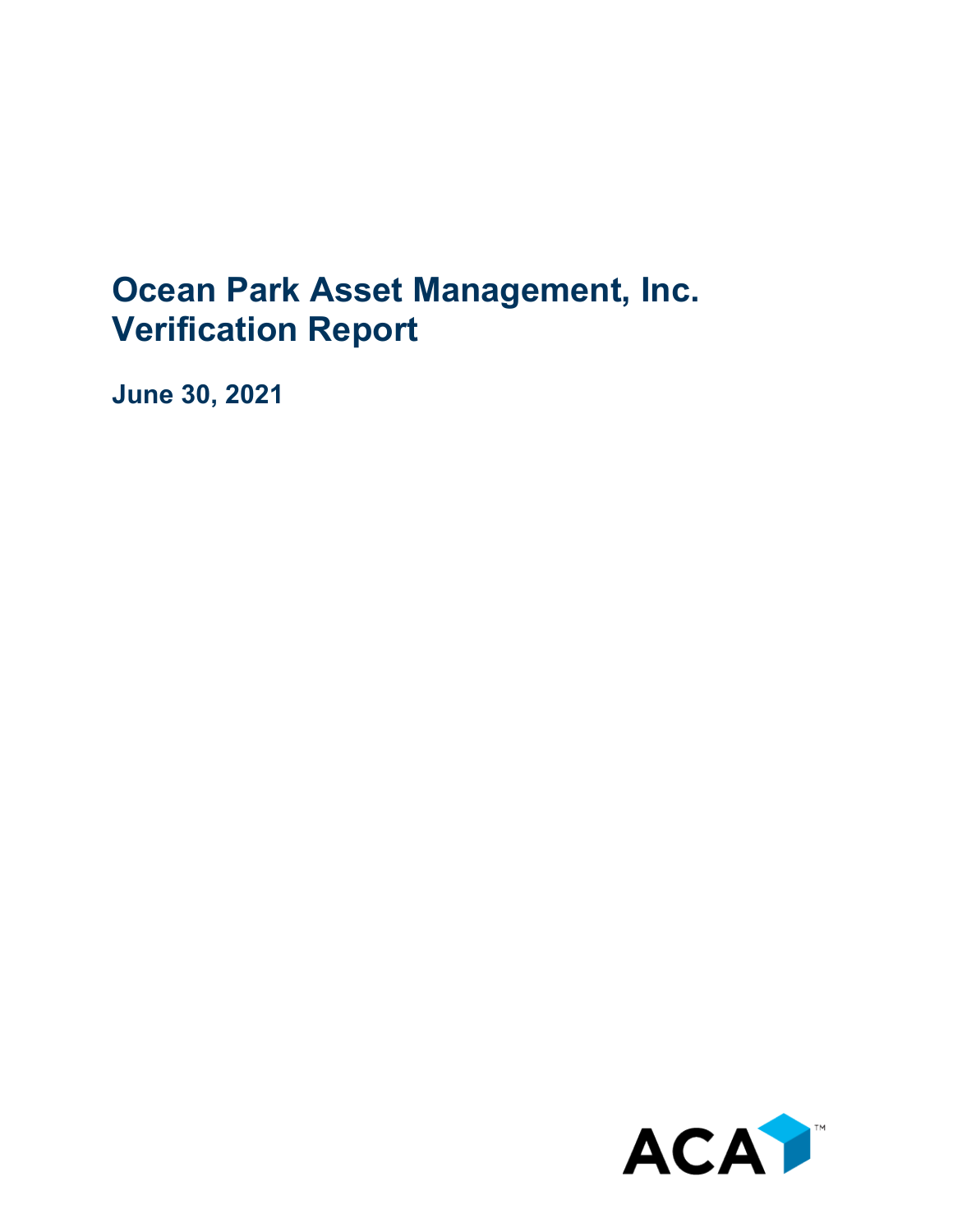

# **Verification Report**

### Management

We have verified whether Ocean Park Asset Management, Inc. (the "Firm") has, for the periods from January 1, 2015 through June 30, 2021, established policies and procedures for complying with the Global Investment Performance Standards (GIPS<sup>®</sup>) related to composite and pooled fund maintenance and the calculation, presentation, and distribution of performance that are designed in compliance with the GIPS standards, as well as whether these policies and procedures have been implemented on a firm-wide basis. GIPS<sup>®</sup> is a registered trademark of CFA Institute. CFA Institute does not endorse or promote this organization, nor does it warrant the accuracy or quality of the content contained herein.

The Firm's management is responsible for its claim of compliance with the GIPS standards and the design and implementation of its policies and procedures. Our responsibilities are to be independent from the Firm and to express an opinion based on our verification. We conducted this verification in accordance with the required verification procedures of the GIPS standards, which includes testing performance on a sample basis. We also conducted such other procedures as we considered necessary in the circumstances.

In our opinion, for the periods from January 1, 2015 through June 30, 2021, the Firm's policies and procedures for complying with the GIPS standards related to composite and pooled fund maintenance, as well as the calculation, presentation, and distribution of performance, have been, in all material respects:

- Designed in compliance with the GIPS standards, and
- Implemented on a firm-wide basis.

This report does not relate to or provide assurance on any specific performance report of the Firm or on the operating effectiveness of the Firm's controls or policies and procedures for complying with the GIPS standards.

ACA Group

ACA Group, Performance Services Division

November 16, 2021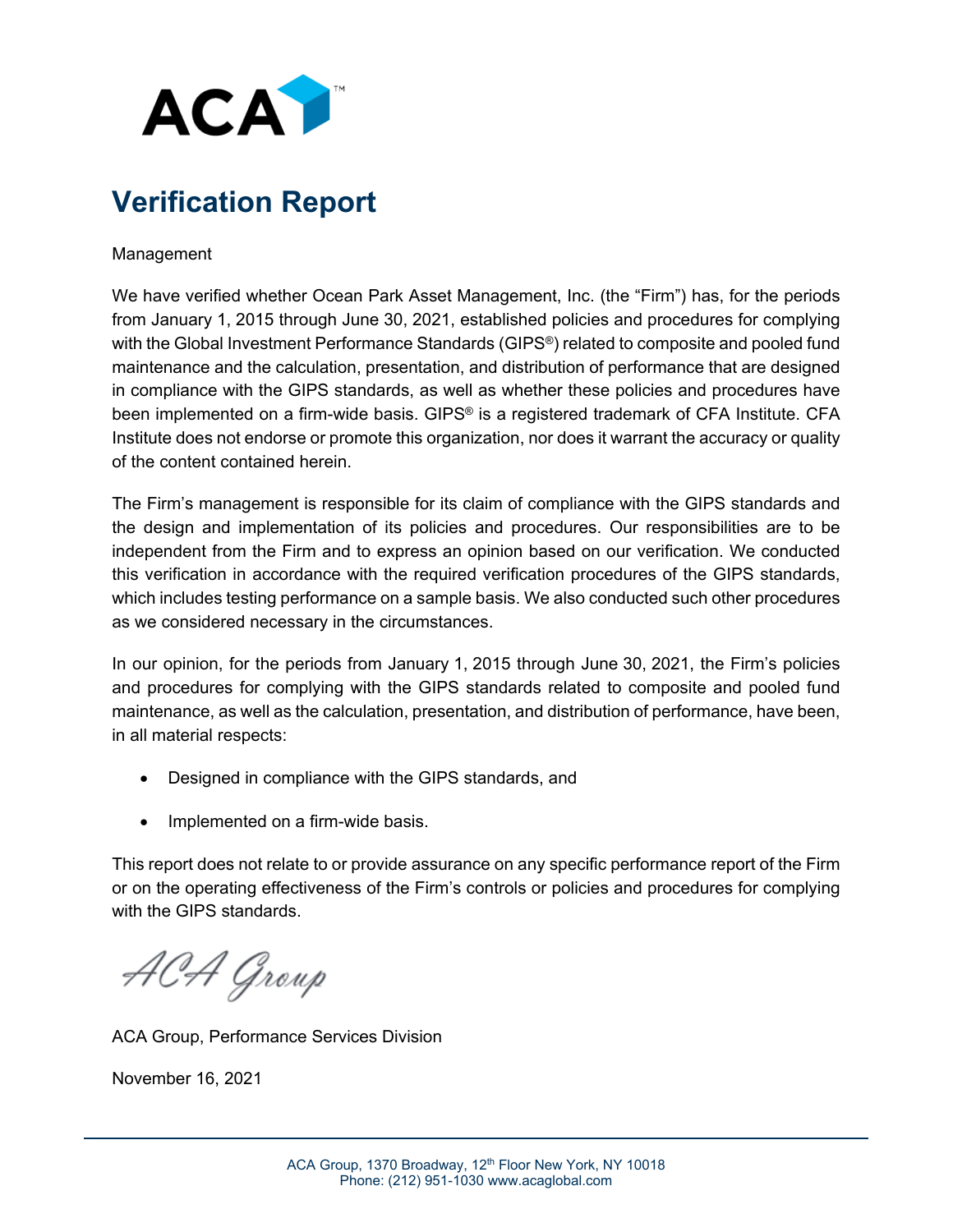

## **OCEAN PARK ASSET MANAGEMENT, INC. BALANCED RISK MODEL COMPOSITE GIPS COMPOSITE REPORT**

| Year End | Total Firm Assets (USD)<br>(Millions) | Composite Assets (USD)<br>(Thousands) | Number of Accounts | Composite Returns Gross | Composite Returns Net | Benchmark Returns | <b>Composite Dispersion</b> | Composite 3-Yr Std Dev | Benchmark 3-Yr Std Dev |
|----------|---------------------------------------|---------------------------------------|--------------------|-------------------------|-----------------------|-------------------|-----------------------------|------------------------|------------------------|
| 2021**   | 186.33                                | 58.86                                 | ≤5                 | 2.53%                   | 1.79%                 | 3.14%             | N/A                         | 3.44%                  | 6.69%                  |
| 2020     | 186.04                                | 57.41                                 | ≤5                 | 7.91%                   | 6.35%                 | 6.28%             | N/A                         | $N/A^2$                | N/A <sup>2</sup>       |
| 2019     | 163.50                                | 53.20                                 | ≤5                 | 8.57%                   | 7.01%                 | 10.89%            | N/A                         | N/A <sup>2</sup>       | N/A <sup>2</sup>       |
| 2018*    | 147.47                                | 49.00                                 | ≤5                 | $-1.73%$                | -2.79%                | $-1.97%$          | N/A                         | $N/A^2$                | N/A <sup>2</sup>       |

NA1 - Composite dispersion is not presented for periods with five or fewer portfolios in the composite for the entire year.

NA<sup>2</sup> - The three-year annualized standard deviation is not presented for periods before 36 months of data is available.

\* Performance is for a partial period from April 1, 2018 to December 31, 2018.

\*\* Performance is for a partial period from January 1, 2021 to June 30, 2021.

*Balanced Risk Model Composite: The Ocean Park Balanced Risk Model has two investment objectives: to provide long-term total return and to limit volatility and downside risk. The Strategy's multi-asset diversification strategy employs unusually broad diversification across asset classes, markets, industries and issuers. A passive "buy and hold" strategy is not employed. As part of an integrated risk-management discipline, the Strategy monitors underlying holdings daily and applies a trailing stop discipline to each holding, based on a proprietary approach, to limit the impact of any sustained decline in a given asset class or holding. The overall asset allocation of the Strategy is not fixed. It can and does change significantly over time, re-allocating the portfolio in response to trend changes in the U.S. and global economy and in various investment markets. The Balanced Risk Model invests to a significant extent in mutual funds managed by an affiliate of Ocean Park and to a lesser extent in unaffiliated mutual funds. The Model provides a client*  specific allocation of affiliated mutual funds. The strategy may experience losses as it is subject to market *risk, interest rate risk, currency risk, and other economic risks that may influence the returns of this strategy. The Balanced Risk Model composite is compared against the Morningstar Allocation - 15% to 30% Equity Category. The Balanced Risk Model composite was created in April 2018 and incepted on April 1, 2018.*

Ocean Park Asset Management, Inc. ("Ocean Park") is a registered investment adviser with United States Securities and Exchange Commission in accordance with the Investment Advisers Act of 1940. The firm's full list of composite descriptions is available upon request.

Ocean Park claims compliance with the Global Investment Performance Standards (GIPS<sup>®</sup>) and has prepared and presented this report in compliance with the GIPS standards. Ocean Park has been independently verified for the periods December 31, 2014 through June 30, 2021. The verification report is available upon request.

A firm that claims compliance with the GIPS standards must establish policies and procedures for complying with all the applicable requirements of the GIPS standards. Verification provides assurance on whether the firm's policies and procedures related to composite and pooled fund maintenance, as well as the calculation, presentation, and distribution of performance, have been designed in compliance with the GIPS

standards and have been implemented on a firm-wide basis. Verification does not provide assurance on the accuracy of any specific performance report.

Results are based on fully discretionary accounts under management, including those accounts no longer with the firm. Additional information regarding the treatment of significant cash flows is available upon request. Past performance is not indicative of future results. Returns include the reinvestment of all income.

The currency used to express performance is USD. Gross-of-fee returns are reduced by trading costs. Netof-fee returns are calculated using a model fee of 1.45%. The model fee is the highest investment management fee that may be or has been charged for this composite. The annual model management fee is applied on a monthly basis, by deducting 1/12th of the model fee from the monthly gross returns. Composite dispersion is measured by the asset-weighted standard deviation of annual gross returns of those portfolios included in the composite for the full year. The 3-year annualized standard deviation measures the variability of the composite gross returns and benchmark returns over the preceding 36 month period. Policies for valuing investments, calculating performance, and preparing GIPS Reports are available upon request.

The investment management fee schedule for the composite is 1.45% per annum.

 $GIPS^{\circledR}$  is a registered trademark of CFA Institute. CFA Institute does not endorse or promote this organization, nor does it warrant the accuracy or quality of the content contained herein.

#### *Benchmark:*

**Morningstar® US Fund Allocation - 15% to 30% Equity Category** - The Morningstar® US Fund Allocation - 15% to 30% Equity Category includes income-allocation portfolios that seek to provide both capital appreciation and income by investing in three major areas: stocks, bonds, and cash. These portfolios tend to hold larger positions in stocks than conservative-allocation portfolios. These portfolios typically have 15% to 30% of assets in equities and the remainder in fixed income and cash.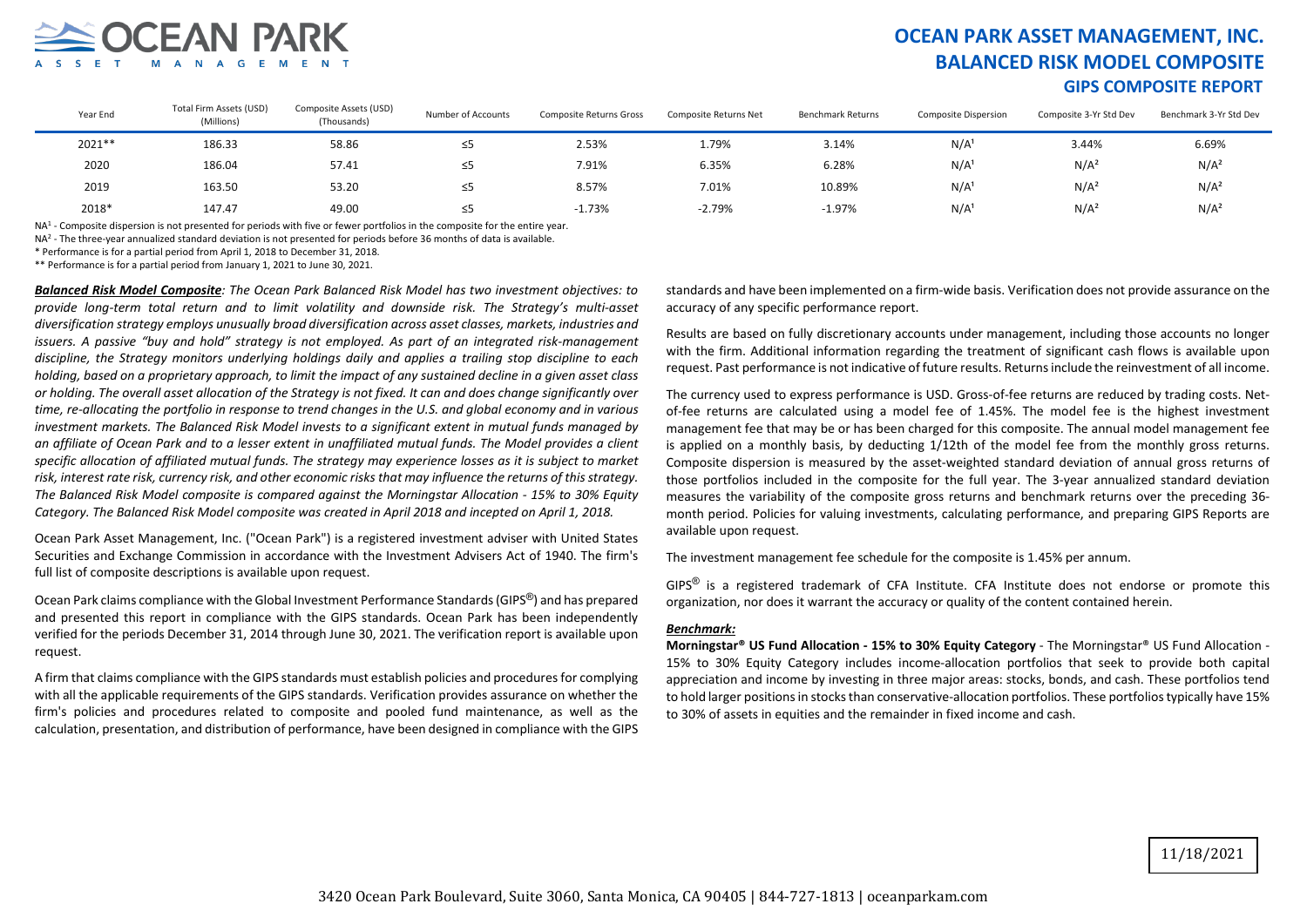

### **OCEAN PARK ASSET MANAGEMENT, INC. CALIFORNIA MUNICIPAL BOND PROGRAM COMPOSITE GIPS COMPOSITE REPORT**

| Year End | Total Firm Assets (USD)<br>(Millions) | Composite Assets (USD)<br>(Thousands) | Number of Accounts | <b>Composite Returns Gross</b> | Composite Returns Net | Benchmark Returns | <b>Composite Dispersion</b> | Composite 3-Yr Std Dev | Benchmark 3-Yr Std Dev |
|----------|---------------------------------------|---------------------------------------|--------------------|--------------------------------|-----------------------|-------------------|-----------------------------|------------------------|------------------------|
| 2021*    | 186.33                                | 9,349.76                              | 19                 | 1.44%                          | 0.23%                 | 1.06%             | N/A                         | 5.35%                  | 3.96%                  |
| 2020     | 186.04                                | 9,532.13                              | 22                 | 5.80%                          | 3.29%                 | 5.21%             | 0.08%                       | 5.31%                  | 3.96%                  |
| 2019     | 163.50                                | 9,604.66                              | 22                 | 8.17%                          | 5.61%                 | 7.53%             | 0.05%                       | 2.40%                  | 2.44%                  |
| 2018     | 147.47                                | 6,906.62                              | 23                 | $-0.85%$                       | $-3.20%$              | 1.28%             | 0.09%                       | 2.62%                  | 3.35%                  |
| 2017     | 162.31                                | 3,987.64                              | 21                 | 6.74%                          | 4.21%                 | 5.45%             | 0.07%                       | N/A <sup>2</sup>       | N/A <sup>2</sup>       |
| 2016     | 185.42                                | 6,141.88                              | 25                 | 4.08%                          | 1.61%                 | 0.25%             | N/A                         | N/A <sup>2</sup>       | N/A <sup>2</sup>       |

NA<sup>1</sup> - Composite dispersion is not presented for periods with five or fewer portfolios in the composite for the entire year.

 $NA<sup>2</sup>$  - The three-year annualized standard deviation is not presented for periods before 36 months of data is available.

\* Performance is for a partial period from January 1, 2021 to June 30, 2021.

*California Municipal Bond Program Composite: The California Municipal Bond Program seeks to produce*  satisfying long-term returns while limiting downside risk. Returns are created from interest income as well *as increases in bond prices. The interest income from municipal bonds is tax-free at the federal level. California municipal bond interest is also tax-free at the state level, providing a valuable benefit for California clients. The Program diversifies a client's account among at least four (often up to ten) California (and sometimes national) municipal bond mutual funds. Each holding is monitored daily. A proprietary stop*loss discipline is implemented with the goal of limiting drawdowns. The Program will be fully invested when *there are many Buy signals and will, at times, be fully in cash when municipal bond mutual funds are showing Sell signals. The strategy may experience losses as it is subject to market risk, interest rate risk, currency risk, and other economic risks that may influence the returns of this strategy. The California Municipal Bond Program composite is compared against the Bloomberg Barclays Municipal Bond Index. The California Municipal Bond Program composite has a minimum of \$1,000. The California Municipal Bond Program composite was created in January 2016 and incepted on January 1, 2016.*

Ocean Park Asset Management, Inc. ("Ocean Park") is a registered investment adviser with United States Securities and Exchange Commission in accordance with the Investment Advisers Act of 1940. The firm's full list of composite descriptions is available upon request.

Ocean Park claims compliance with the Global Investment Performance Standards (GIPS®) and has prepared and presented this report in compliance with the GIPS standards. Ocean Park has been independently verified for the periods December 31, 2014 through June 30, 2021. The verification report is available upon request.

A firm that claims compliance with the GIPS standards must establish policies and procedures for complying with all the applicable requirements of the GIPS standards. Verification provides assurance on whether the firm's policies and procedures related to composite and pooled fund maintenance, as well as the calculation, presentation, and distribution of performance, have been designed in compliance with the GIPS

standards and have been implemented on a firm-wide basis. Verification does not provide assurance on the accuracy of any specific performance report.

Results are based on fully discretionary accounts under management, including those accounts no longer with the firm. Additional information regarding the treatment of significant cash flows is available upon request. Past performance is not indicative of future results. Returns include the reinvestment of all income.

The currency used to express performance is USD. Gross-of-fee returns are reduced by trading costs. Netof-fee returns are calculated using a model fee of 2.4%. The model fee is the highest investment management fee that may be or has been charged for this composite. The annual model management fee is applied on a monthly basis, by deducting 1/12th of the model fee from the monthly gross returns. Composite dispersion is measured by the asset-weighted standard deviation of annual gross returns of those portfolios included in the composite for the full year. The 3-year annualized standard deviation measures the variability of the composite gross returns and benchmark returns over the preceding 36 month period. Policies for valuing investments, calculating performance, and preparing GIPS Reports are available upon request.

The investment management fee schedule for the composite is tiered at: 0.60% per quarter for the first \$500,000, 0.45% per quarter for \$500,001 to \$2,000,000 and 0.30% per quarter for more than \$2,000,000.

 $GIPS^{\circledR}$  is a registered trademark of CFA Institute. CFA Institute does not endorse or promote this organization, nor does it warrant the accuracy or quality of the content contained herein.

#### *Benchmark:*

**Bloomberg Barclays Municipal Bond Index** - The Bloomberg Barclays Municipal Bond Index is considered representative of the broad market for investment grade, tax-exempt bonds with a maturity of at least one year.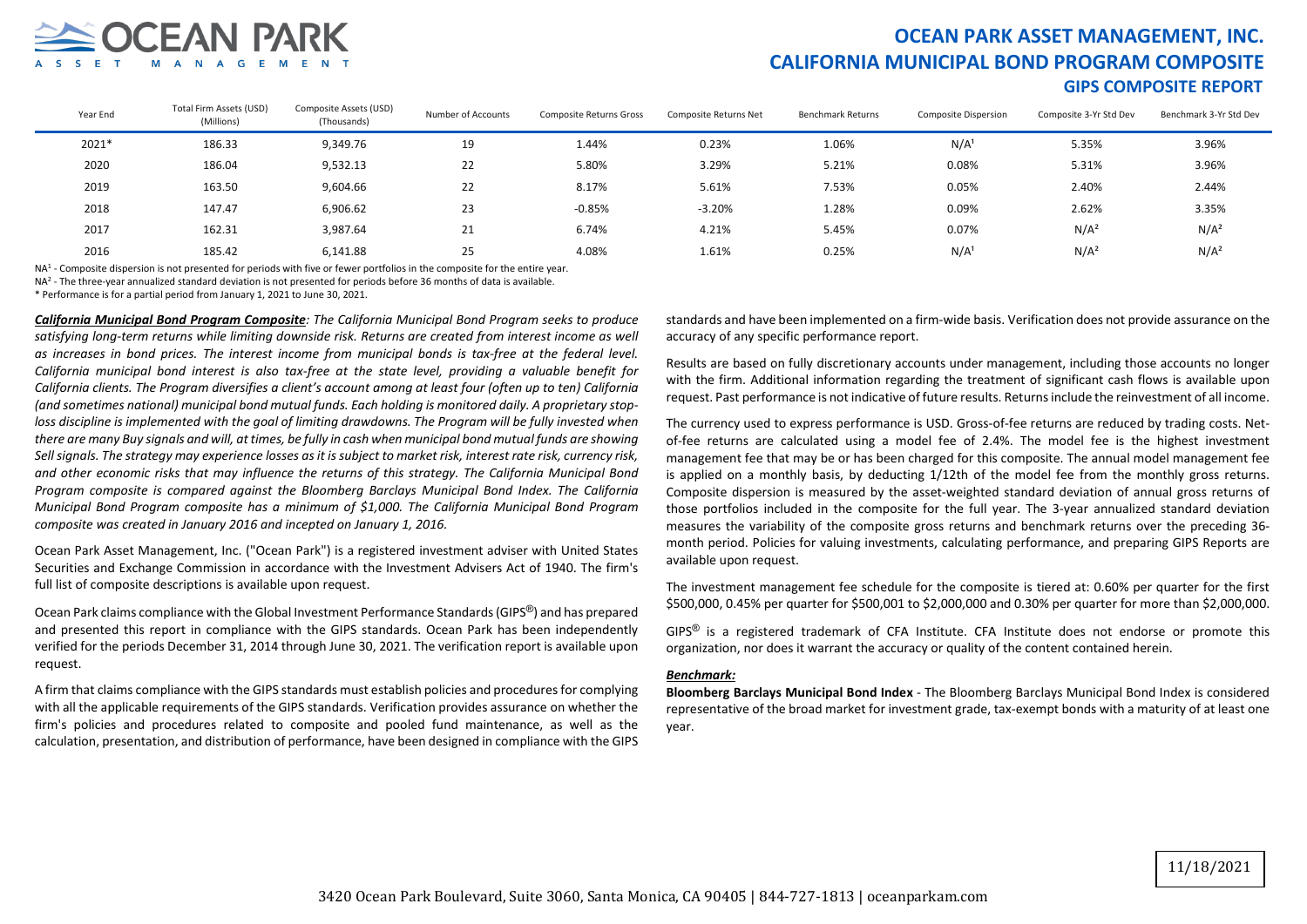

# **OCEAN PARK ASSET MANAGEMENT, INC. CONSERVATIVE ALLOCATION PROGRAM COMPOSITE GIPS COMPOSITE REPORT**

### **PAGE 1 OF 2**

| Year End | Total Firm Assets (USD)<br>(Millions) | Composite Assets (USD)<br>(Thousands) | Number of Accounts | Composite Returns Gross | Composite Returns Net | <b>Benchmark Returns</b> | <b>Composite Dispersion</b> | Composite 3-Yr Std Dev | Benchmark 3-Yr Std Dev |
|----------|---------------------------------------|---------------------------------------|--------------------|-------------------------|-----------------------|--------------------------|-----------------------------|------------------------|------------------------|
| 2021*    | 186.33                                | 43,022.63                             | 242                | 2.82%                   | 1.59%                 | 3.14%                    | N/A <sup>1</sup>            | 3.74%                  | 6.69%                  |
| 2020     | 186.04                                | 38,731.55                             | 227                | 7.96%                   | 5.40%                 | 6.28%                    | 0.07%                       | 3.80%                  | 6.77%                  |
| 2019     | 163.50                                | 29,904.23                             | 187                | 9.08%                   | 6.50%                 | 10.89%                   | 0.11%                       | 2.49%                  | 3.15%                  |
| 2018     | 147.47                                | 39,565.88                             | 210                | $-2.48%$                | $-4.79%$              | $-3.09%$                 | 0.09%                       | 2.92%                  | 3.13%                  |
| 2017     | 162.31                                | 41,554.03                             | 222                | 6.84%                   | 4.31%                 | 6.48%                    | 0.09%                       | 2.70%                  | 3.22%                  |
| 2016     | 185.42                                | 48.574.88                             | 267                | 6.00%                   | 3.48%                 | 5.67%                    | 0.15%                       | N/A <sup>2</sup>       | N/A <sup>2</sup>       |
| 2015     | 211.31                                | 45,706.20                             | 279                | $-0.45%$                | $-2.81%$              | $-2.09%$                 | 0.26%                       | N/A <sup>2</sup>       | N/A <sup>2</sup>       |
|          |                                       |                                       |                    |                         |                       |                          |                             |                        |                        |

NA<sup>1</sup> - Composite dispersion is not presented for periods with five or fewer portfolios in the composite for the entire year.

NA2 - The three-year annualized standard deviation is not presented for periods before 36 months of data is available.

\* Performance is for a partial period from January 1, 2021 to June 30, 2021.

*Conservative Allocation Program Composite: The Conservative Allocation Program has two investment objectives: to provide long-term total return and to limit volatility and downside risk. The Program's multiasset diversification strategy employs unusually broad diversification across asset classes, markets, industries and issuers. A passive "buy and hold" strategy is not employed. As part of an integrated riskmanagement discipline, the Program monitors underlying holdings daily and applies a trailing stop discipline to each holding, based on a proprietary approach, to limit the impact of any sustained decline in a given*  asset class or holding. The overall asset allocation of the Program is not fixed. It can and does change *significantly over time, re-allocating the portfolio in response to trend changes in the U.S. and global economy and in various investment markets. The Conservative Allocation Program generally balances its investment between mutual funds managed by an affiliate of Ocean Park and unaffiliated mutual funds. The strategy may experience losses as it is subject to market risk, interest rate risk, currency risk, and other economic risks that may influence the returns of this strategy. The Conservative Allocation Program composite is compared against the Morningstar Allocation - 15% to 30% Equity Category. The Conservative Allocation Program composite has a minimum of \$1,000. The Conservative Allocation Program composite was created in January 1999 and incepted on January 1, 1995.*

Ocean Park Asset Management, Inc. ("Ocean Park") is a registered investment adviser with United States Securities and Exchange Commission in accordance with the Investment Advisers Act of 1940. The firm's full list of composite descriptions is available upon request.

Ocean Park claims compliance with the Global Investment Performance Standards (GIPS<sup>®</sup>) and has prepared and presented this report in compliance with the GIPS standards. Ocean Park has been independently verified for the periods December 31, 2014 through June 30, 2021. The verification report is available upon request.

A firm that claims compliance with the GIPS standards must establish policies and procedures for complying with all the applicable requirements of the GIPS standards. Verification provides assurance on whether the firm's policies and procedures related to composite and pooled fund maintenance, as well as the calculation, presentation, and distribution of performance, have been designed in compliance with the GIPS standards and have been implemented on a firm-wide basis. Verification does not provide assurance on the accuracy of any specific performance report.

Results are based on fully discretionary accounts under management, including those accounts no longer with the firm. Additional information regarding the treatment of significant cash flows is available upon request. Past performance is not indicative of future results. Returns include the reinvestment of all income.

The currency used to express performance is USD. Gross-of-fee returns are reduced by trading costs. Netof-fee returns are calculated using a model fee of 2.4%. The model fee is the highest investment management fee that may be or has been charged for this composite. The annual model management fee is applied on a monthly basis, by deducting 1/12th of the model fee from the monthly gross returns. Composite dispersion is measured by the asset-weighted standard deviation of annual gross returns of those portfolios included in the composite for the full year. The 3-year annualized standard deviation measures the variability of the composite gross returns and benchmark returns over the preceding 36 month period. Policies for valuing investments, calculating performance, and preparing GIPS Reports are available upon request.

The investment management fee schedule for the composite is tiered at: 0.60% per quarter for the first \$500,000, 0.45% per quarter for \$500,001 to \$2,000,000 and 0.30% per quarter for more than \$2,000,000.

 $GIPS^{\circledR}$  is a registered trademark of CFA Institute. CFA Institute does not endorse or promote this organization, nor does it warrant the accuracy or quality of the content contained herein.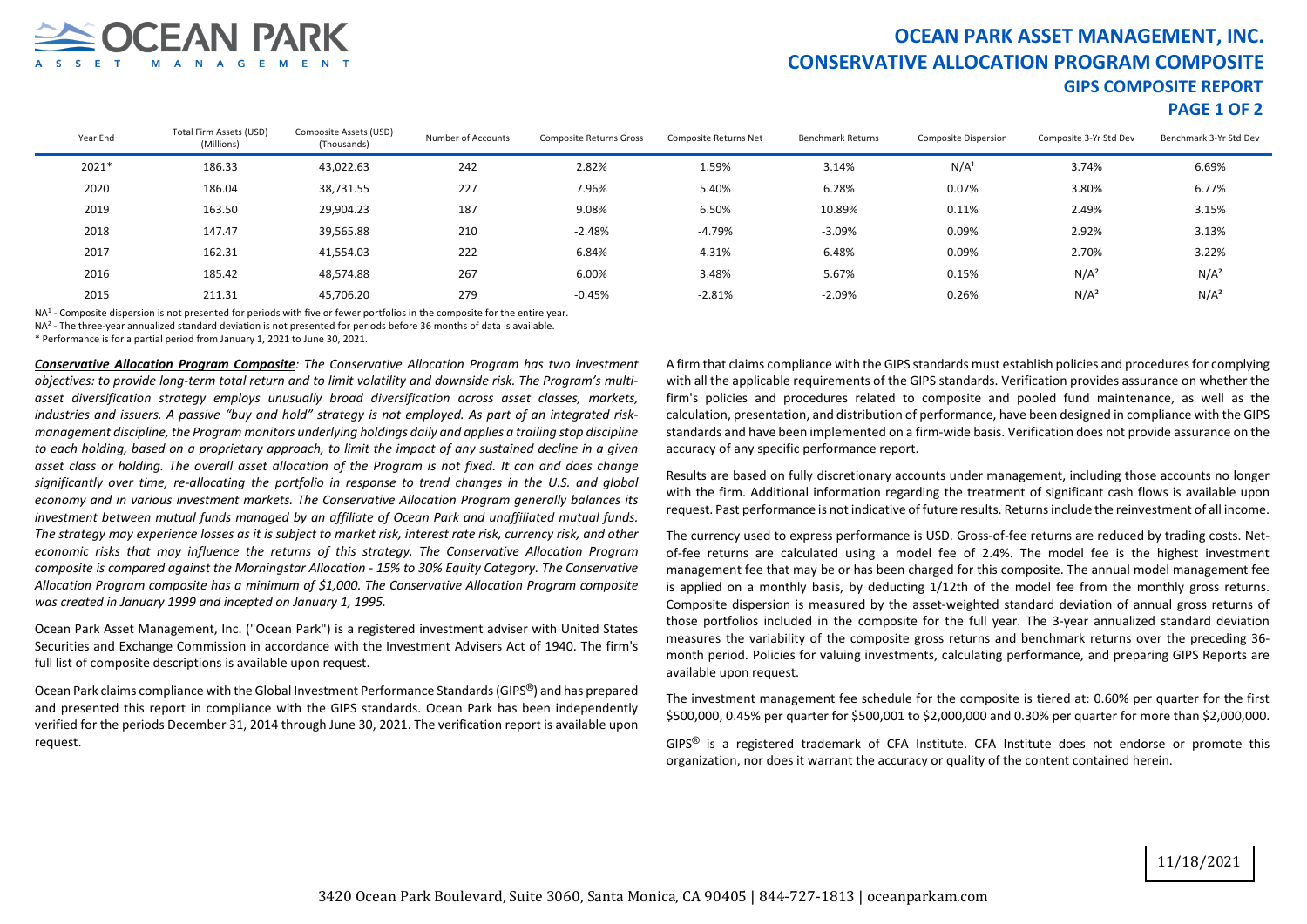

#### *Benchmark:*

**Morningstar® US Fund Allocation - 15% to 30% Equity Category** - The Morningstar® US Fund Allocation - 15% to 30% Equity Category includes income-allocation portfolios that seek to provide both capital appreciation and income by investing in three major areas: stocks, bonds, and cash. These portfolios tend to hold larger positions in stocks than conservative-allocation portfolios. These portfolios typically have 15% to 30% of assets in equities and the remainder in fixed income and cash.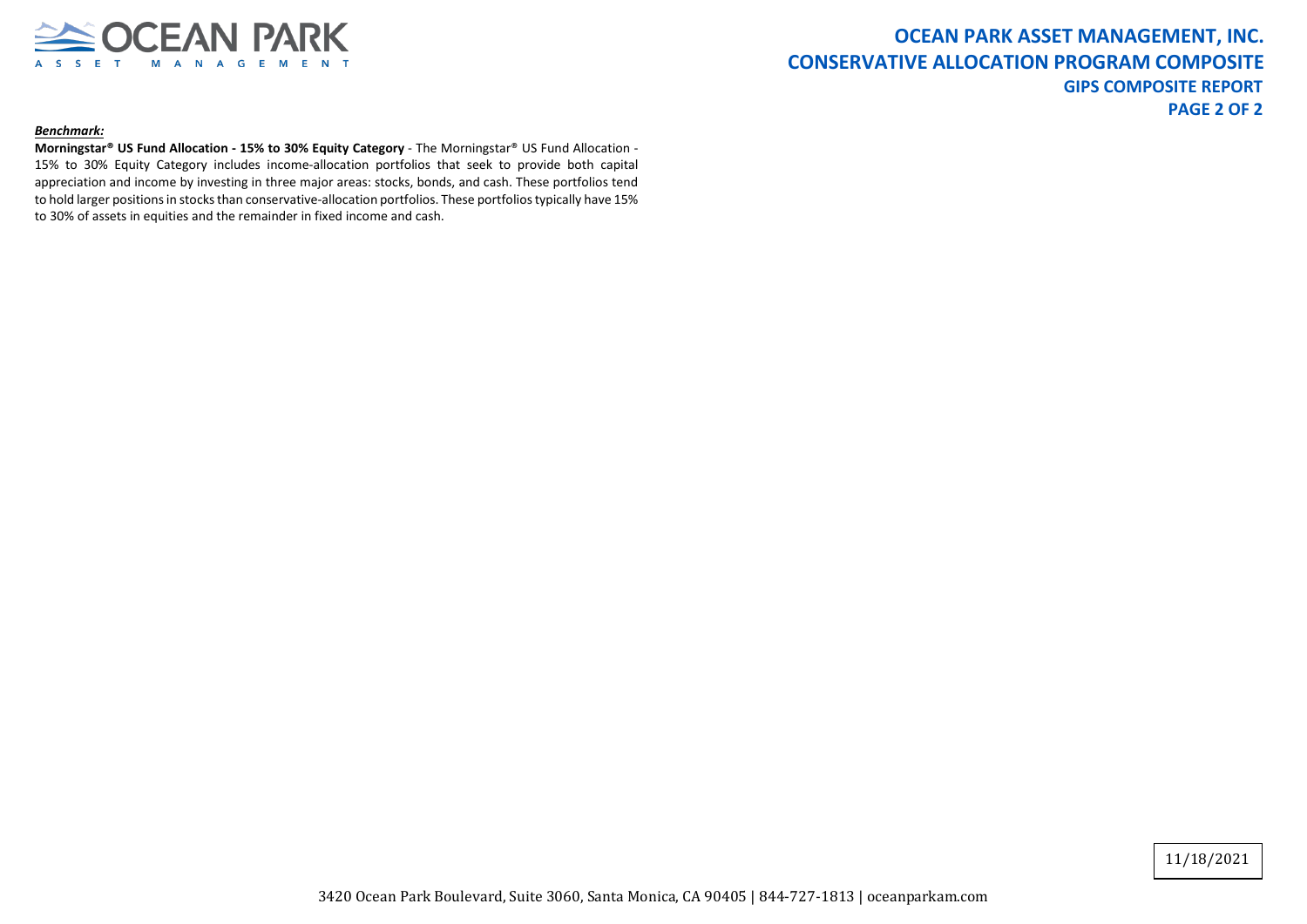

### **OCEAN PARK ASSET MANAGEMENT, INC. CONSERVATIVE ALLOCATION STRATEGY COMPOSITE GIPS COMPOSITE REPORT**

| Year End | Total Firm Assets (USD)<br>(Millions) | Composite Assets (USD)<br>(Thousands) | Number of Accounts | Composite Returns Gross | Composite Returns Net | Benchmark Returns | <b>Composite Dispersion</b> | Composite 3-Yr Std Dev | Benchmark 3-Yr Std Dev |
|----------|---------------------------------------|---------------------------------------|--------------------|-------------------------|-----------------------|-------------------|-----------------------------|------------------------|------------------------|
| 2021 **  | 186.33                                | 91.14                                 | $\leq 5$           | 2.82%                   | 2.00%                 | 3.14%             | N/A                         | 3.63%                  | 6.69%                  |
| 2020     | 186.04                                | 88.65                                 | $\leq$ 5           | 10.39%                  | 8.64%                 | 6.28%             | N/A                         | 3.77%                  | 6.77%                  |
| 2019     | 163.50                                | 80.27                                 | $\leq 5$           | 8.14%                   | 6.42%                 | 10.89%            | N/A                         | 2.52%                  | 3.15%                  |
| 2018     | 147.47                                | 74.22                                 | ≤5                 | $-2.93%$                | $-4.47%$              | $-3.09%$          | N/A                         | N/A <sup>2</sup>       | N/A <sup>2</sup>       |
| 2017     | 162.31                                | 126.88                                | $\leq$ 5           | 6.82%                   | 5.12%                 | 6.48%             | N/A                         | N/A <sup>2</sup>       | N/A <sup>2</sup>       |
| 2016*    | 185.42                                | 118.78                                | $\leq$ 5           | 4.00%                   | 2.76%                 | 3.62%             | N/A                         | N/A <sup>2</sup>       | N/A <sup>2</sup>       |

NA<sup>1</sup> - Composite dispersion is not presented for periods with five or fewer portfolios in the composite for the entire year.

 $NA<sup>2</sup>$  - The three-year annualized standard deviation is not presented for periods before 36 months of data is available.

\* Performance is for a partial period from April 1, 2016 to December 31, 2016.

\*\* Performance is for a partial period from January 1, 2021 to June 30, 2021.

*Conservative Allocation Strategy Composite: The Conservative Allocation Strategy has two investment objectives: to provide long-term total return and to limit volatility and downside risk. The Strategy's multiasset diversification strategy employs unusually broad diversification across asset classes, markets, industries and issuers. A passive "buy and hold" strategy is not employed. As part of an integrated riskmanagement discipline, the Strategy monitors underlying holdings daily and applies a trailing stop discipline to each holding, based on a proprietary approach, to limit the impact of any sustained decline in a given asset class or holding. The overall asset allocation of the Strategy is not fixed. It can and does change significantly over time, re-allocating the portfolio in response to trend changes in the U.S. and global economy and in various investment markets. The Conservative Allocation Strategy invests to a significant extent in mutual funds managed by an affiliate of Ocean Park and to a lesser extent in unaffiliated mutual funds. The strategy may experience losses as it is subject to market risk, interest rate risk, currency risk, and other economic risks that may influence the returns of this strategy. The Conservative Allocation Strategy composite is compared against the Morningstar Allocation - 15% to 30% Equity Category. The Conservative Allocation Strategy composite was created in April 2016 and incepted on April 1, 2016.*

Ocean Park Asset Management, Inc. ("Ocean Park") is a registered investment adviser with United States Securities and Exchange Commission in accordance with the Investment Advisers Act of 1940. The firm's full list of composite descriptions is available upon request.

Ocean Park claims compliance with the Global Investment Performance Standards (GIPS®) and has prepared and presented this report in compliance with the GIPS standards. Ocean Park has been independently verified for the periods December 31, 2014 through June 30, 2021. The verification report is available upon request.

A firm that claims compliance with the GIPS standards must establish policies and procedures for complying with all the applicable requirements of the GIPS standards. Verification provides assurance on whether the firm's policies and procedures related to composite and pooled fund maintenance, as well as the calculation, presentation, and distribution of performance, have been designed in compliance with the GIPS standards and have been implemented on a firm-wide basis. Verification does not provide assurance on the accuracy of any specific performance report.

Results are based on fully discretionary accounts under management, including those accounts no longer with the firm. Additional information regarding the treatment of significant cash flows is available upon request. Past performance is not indicative of future results. Returns include the reinvestment of all income.

The currency used to express performance is USD. Gross-of-fee returns are reduced by trading costs. Netof-fee returns are calculated using a model fee of 1.6%. The model fee is the highest investment management fee that may be or has been charged for this composite. The annual model management fee is applied on a monthly basis, by deducting 1/12th of the model fee from the monthly gross returns. Composite dispersion is measured by the asset-weighted standard deviation of annual gross returns of those portfolios included in the composite for the full year. The 3-year annualized standard deviation measures the variability of the composite gross returns and benchmark returns over the preceding 36 month period. Policies for valuing investments, calculating performance, and preparing GIPS Reports are available upon request.

The investment management fee schedule for the composite is 1.60% per annum.

 $GIPS^@$  is a registered trademark of CFA Institute. CFA Institute does not endorse or promote this organization, nor does it warrant the accuracy or quality of the content contained herein.

#### *Benchmark:*

**Morningstar® US Fund Allocation - 15% to 30% Equity Category** - The Morningstar® US Fund Allocation - 15% to 30% Equity Category includes income-allocation portfolios that seek to provide both capital appreciation and income by investing in three major areas: stocks, bonds, and cash. These portfolios tend to hold larger positions in stocks than conservative-allocation portfolios. These portfolios typically have 15% to 30% of assets in equities and the remainder in fixed income and cash.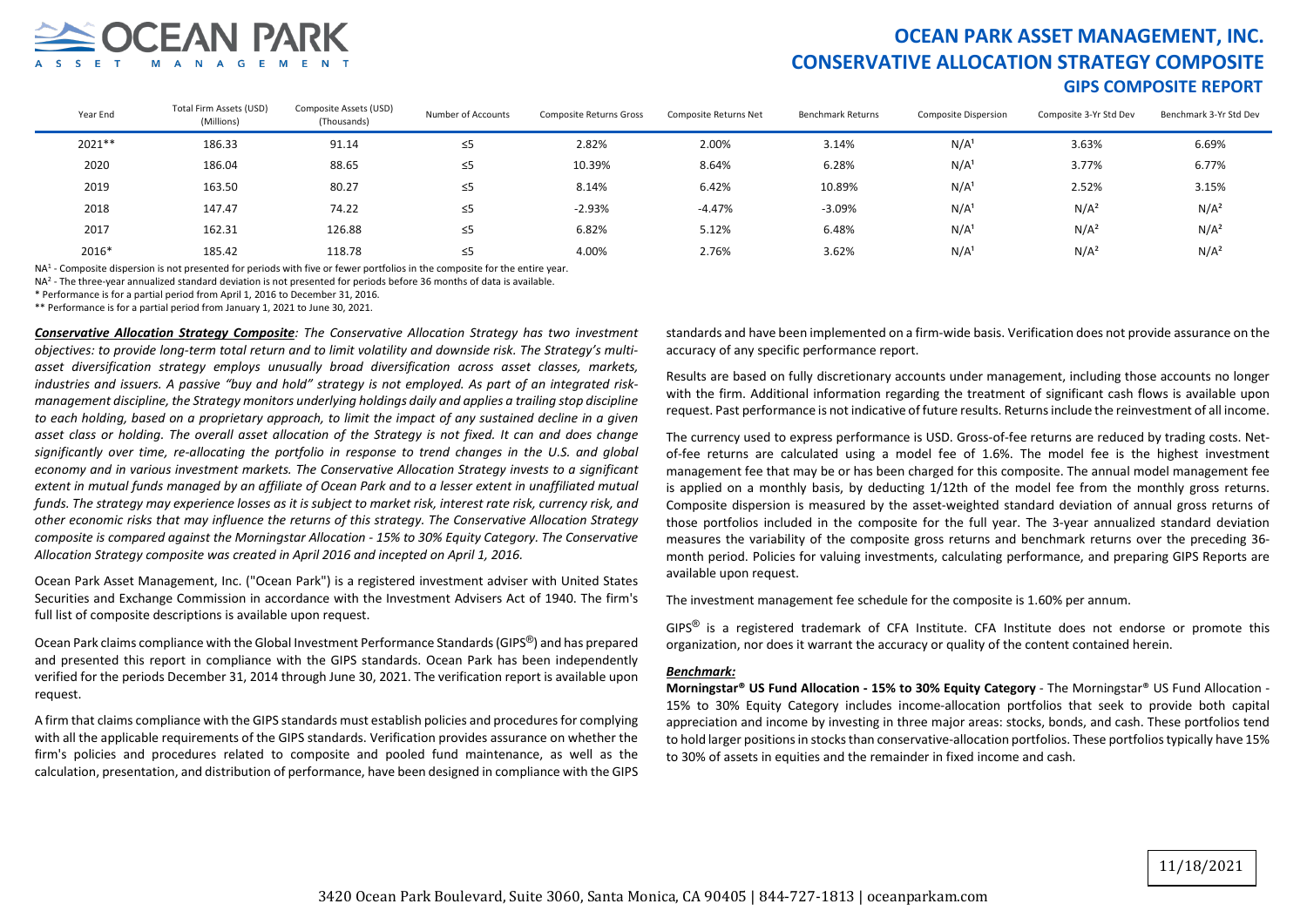

### **OCEAN PARK ASSET MANAGEMENT, INC. DIVERSIFIED MUNICIPAL BOND MODEL COMPOSITE GIPS COMPOSITE REPORT**

| Year End | Total Firm Assets (USD)<br>(Millions) | Composite Assets (USD)<br>(Thousands) | Number of Accounts | <b>Composite Returns Gross</b> | Composite Returns Net | Benchmark Returns | <b>Composite Dispersion</b> | Composite 3-Yr Std Dev | Benchmark 3-Yr Std Dev |
|----------|---------------------------------------|---------------------------------------|--------------------|--------------------------------|-----------------------|-------------------|-----------------------------|------------------------|------------------------|
| 2021**   | 186.33                                | 56.63                                 | --                 | 3.39%                          | 2.65%                 | 1.06%             | N/A                         | N/A                    | N/A <sup>2</sup>       |
| 2020     | 186.04                                | 54.77                                 |                    | 4.96%                          | 3.45%                 | 5.21%             | N/A                         | N/A                    | N/A <sup>2</sup>       |
| 2019*    | 163.50                                | 52.19                                 |                    | 4.37%                          | 3.37%                 | 4.12%             | N/A                         | N/A                    | $N/A^2$                |

NA<sup>1</sup> - Composite dispersion is not presented for periods with five or fewer portfolios in the composite for the entire year.

NA<sup>2</sup> - The three-year annualized standard deviation is not presented for periods before 36 months of data is available.

\* Performance is for a partial period from May 1, 2019 to December 31, 2019.

\*\* Performance is for a partial period from January 1, 2021 to June 30, 2021.

*Diversified Municipal Bond Model Composite: The Ocean Park Diversified Municipal Bond Model seeks to produce satisfying long-term returns while limiting downside risk. Returns are created from interest income*  as well as increases in bond prices. The interest income from municipal bonds is tax-exempt at the federal *level, providing a valuable benefit for clients in relatively high income tax brackets. The Model diversifies a client's account directly and indirectly among a number of municipal bond mutual funds. Trends in the municipal bond market will determine when the Model and its underlying holdings will be either fully invested or in cash. Each holding is monitored daily, and during declines a proprietary stop-loss discipline is executed with the goal of limiting drawdowns. The Ocean Park Diversified Municipal Bond Model invests to a significant extent in mutual funds managed by an affiliate of Ocean Park and to a lesser extent in unaffiliated mutual funds. The Model provides a client specific allocation of affiliated mutual funds. The strategy may experience losses as it is subject to market risk, interest rate risk, currency risk, and other economic risks that may influence the returns of this strategy. The Diversified Municipal Bond Model composite is compared against the Bloomberg Barclays Municipal Bond Index. The Diversified Municipal Bond Model composite was created in May 2019 and incepted on May 1, 2019.*

Ocean Park Asset Management, Inc. ("Ocean Park") is a registered investment adviser with United States Securities and Exchange Commission in accordance with the Investment Advisers Act of 1940. The firm's full list of composite descriptions is available upon request.

Ocean Park claims compliance with the Global Investment Performance Standards (GIPS®) and has prepared and presented this report in compliance with the GIPS standards. Ocean Park has been independently verified for the periods December 31, 2014 through June 30, 2021. The verification report is available upon request.

A firm that claims compliance with the GIPS standards must establish policies and procedures for complying with all the applicable requirements of the GIPS standards. Verification provides assurance on whether the firm's policies and procedures related to composite and pooled fund maintenance, as well as the calculation, presentation, and distribution of performance, have been designed in compliance with the GIPS standards and have been implemented on a firm-wide basis. Verification does not provide assurance on the accuracy of any specific performance report.

Results are based on fully discretionary accounts under management, including those accounts no longer with the firm. Additional information regarding the treatment of significant cash flows is available upon request. Past performance is not indicative of future results. Returns include the reinvestment of all income.

The currency used to express performance is USD. Gross-of-fee returns are reduced by trading costs. Netof-fee returns are calculated using a model fee of 1.45%. The model fee is the highest investment management fee that may be or has been charged for this composite. The annual model management fee is applied on a monthly basis, by deducting 1/12th of the model fee from the monthly gross returns. Composite dispersion is measured by the asset-weighted standard deviation of annual gross returns of those portfolios included in the composite for the full year. The 3-year annualized standard deviation measures the variability of the composite gross returns and benchmark returns over the preceding 36 month period. Policies for valuing investments, calculating performance, and preparing GIPS Reports are available upon request.

The investment management fee schedule for the composite is 1.45% per annum.

 $GIPS^{\circledR}$  is a registered trademark of CFA Institute. CFA Institute does not endorse or promote this organization, nor does it warrant the accuracy or quality of the content contained herein.

#### *Benchmark:*

**Bloomberg Barclays Municipal Bond Index** - The Bloomberg Barclays Municipal Bond Index is considered representative of the broad market for investment grade, tax-exempt bonds with a maturity of at least one year.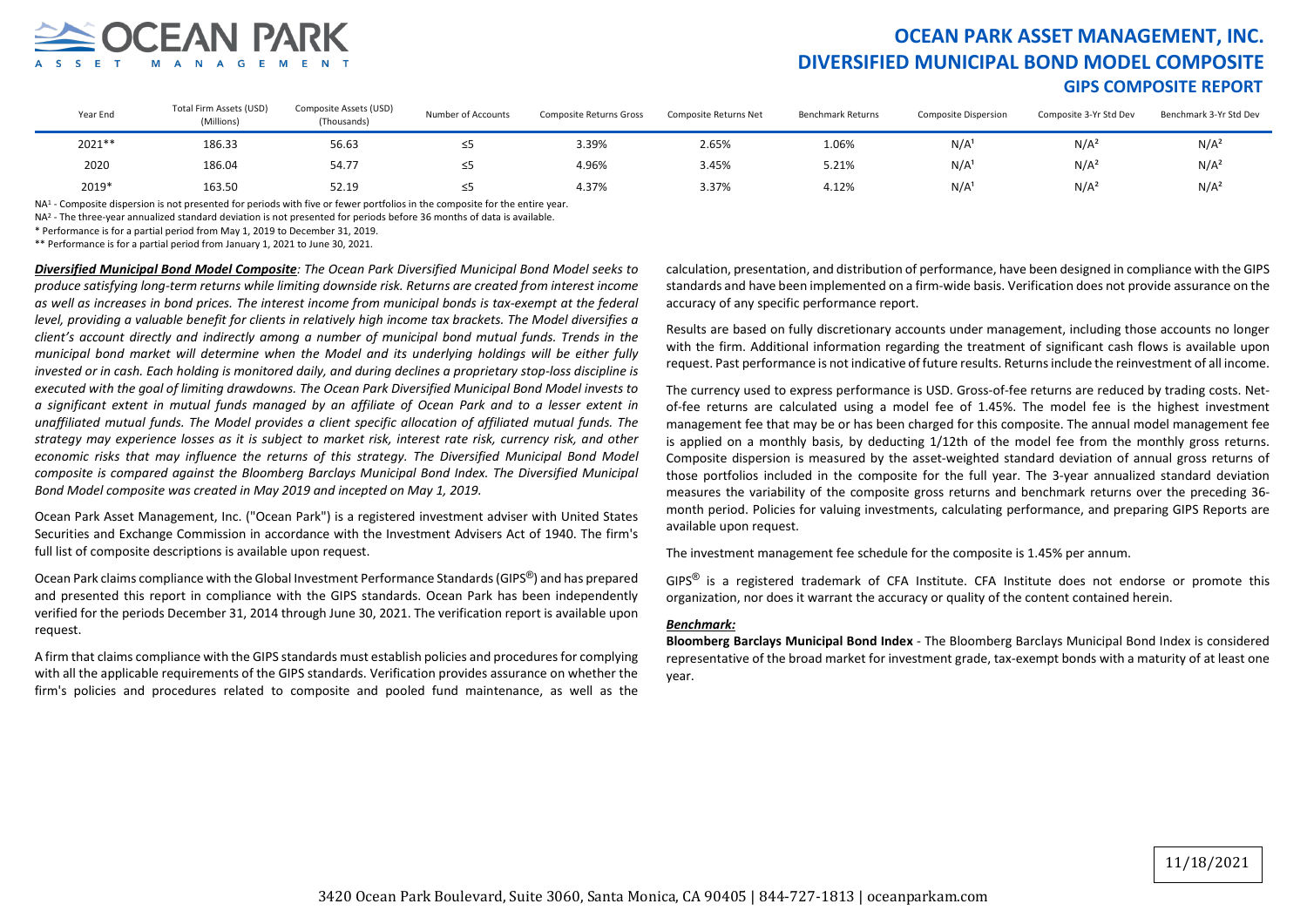

### **OCEAN PARK ASSET MANAGEMENT, INC. HIGH YIELD CORPORATE BOND PROGRAM COMPOSITE GIPS COMPOSITE REPORT**

### **PAGE 1 OF 2**

| Year End | <b>Total Firm Assets</b><br>(USD) (Millions) | <b>Composite Assets</b><br>(USD) (Thousands) | Number of Accounts | Composite Returns<br>Gross | <b>Composite Returns</b><br>Net | <b>Bloomberg Barclays</b><br>U S Aggregate Bond<br>Index Benchmark<br>Returns | <b>ICE Bank of America</b><br>Merrill Lynch U S<br>High Yield Master II<br>Index Benchmark<br>Returns | Composite<br>Dispersion | Composite 3-Yr Std<br>Dev | <b>Bloomberg Barclays</b><br>U S Aggregate Bond<br>Index Benchmark 3-<br>Yr Std Dev | <b>ICE Bank of America</b><br>Merrill Lynch U S<br>High Yield Master II<br>Index Benchmark 3-<br>Yr Std Dev |
|----------|----------------------------------------------|----------------------------------------------|--------------------|----------------------------|---------------------------------|-------------------------------------------------------------------------------|-------------------------------------------------------------------------------------------------------|-------------------------|---------------------------|-------------------------------------------------------------------------------------|-------------------------------------------------------------------------------------------------------------|
| 2021*    | 186.33                                       | 49,611.56                                    | 252                | 3.31%                      | 2.08%                           | $-1.60%$                                                                      | 3.70%                                                                                                 | N/A <sup>1</sup>        | 4.44%                     | 3.44%                                                                               | 9.34%                                                                                                       |
| 2020     | 186.04                                       | 52,172.92                                    | 288                | 7.71%                      | 5.16%                           | 7.51%                                                                         | 6.17%                                                                                                 | 0.16%                   | 4.55%                     | 3.36%                                                                               | 9.39%                                                                                                       |
| 2019     | 163.50                                       | 61,151.35                                    | 363                | 11.45%                     | 8.81%                           | 8.72%                                                                         | 14.41%                                                                                                | 0.05%                   | 2.90%                     | 2.87%                                                                               | 4.13%                                                                                                       |
| 2018     | 147.47                                       | 69,479.58                                    | 453                | 0.26%                      | $-2.11%$                        | 0.01%                                                                         | $-2.26%$                                                                                              | 0.05%                   | 3.26%                     | 2.84%                                                                               | 4.64%                                                                                                       |
| 2017     | 162.31                                       | 102,842.20                                   | 641                | 4.95%                      | 2.46%                           | 3.54%                                                                         | 7.48%                                                                                                 | 0.32%                   | 3.60%                     | 2.78%                                                                               | 5.60%                                                                                                       |
| 2016     | 185.42                                       | 120,419.40                                   | 719                | 12.48%                     | 9.81%                           | 2.65%                                                                         | 17.49%                                                                                                | 0.55%                   | N/A <sup>2</sup>          | N/A <sup>2</sup>                                                                    | N/A <sup>2</sup>                                                                                            |
| 2015     | 211.31                                       | 152,178.30                                   | 964                | $-1.61%$                   | $-3.94%$                        | 0.55%                                                                         | $-4.64%$                                                                                              | 0.10%                   | N/A <sup>2</sup>          | N/A <sup>2</sup>                                                                    | N/A <sup>2</sup>                                                                                            |

NA<sup>1</sup> - Composite dispersion is not presented for periods with five or fewer portfolios in the composite for the entire year.

NA<sup>2</sup> - The three-year annualized standard deviation is not presented for periods before 36 months of data is available.

\* Performance is for a partial period from January 1, 2021 to June 30, 2021.

*High Yield Corporate Bond Program Composite: The High Yield Corporate Bond Program seeks to produce*  satisfying long-term returns while limiting downside risk. Returns are created from interest income as well as increases in bond prices. The Program diversifies a client's account among at least four (often up to ten) *high yield corporate bond mutual funds that are expected to generate returns superior to a simple high yield corporate bond benchmark. Each holding is monitored daily and during declines, a proprietary stop-loss discipline is implemented with the goal of limiting drawdowns. The Program will be fully invested when there are many Buy signals and will, at times, be fully in cash when the universe of high yield corporate bond mutual funds are showing Sell signals. The High Yield Corporate Bond Program may from time to time take advantage of tax-loss harvesting. The strategy may experience losses as it is subject to market risk, interest rate risk, currency risk, and other economic risks that may influence the returns of this strategy. The High Yield Corporate Bond Program composite is compared against the Bloomberg Barclays U.S. Aggregate Bond Index and the ICE Bank of America Merrill Lynch U.S. High Yield Master II Index. The High Yield Corporate Bond Program composite has a minimum of \$1,000. The High Yield Corporate Bond Program composite was created in January 1999 and incepted on January 1, 1999.*

Ocean Park Asset Management, Inc. ("Ocean Park") is a registered investment adviser with United States Securities and Exchange Commission in accordance with the Investment Advisers Act of 1940. The firm's full list of composite descriptions is available upon request.

Ocean Park claims compliance with the Global Investment Performance Standards (GIPS<sup>®</sup>) and has prepared and presented this report in compliance with the GIPS standards. Ocean Park has been independently verified for the periods December 31, 2014 through June 30, 2021. The verification report is available upon request.

A firm that claims compliance with the GIPS standards must establish policies and procedures for complying with all the applicable requirements of the GIPS standards. Verification provides assurance on whether the firm's policies and procedures related to composite and pooled fund maintenance, as well as the calculation, presentation, and distribution of performance, have been designed in compliance with the GIPS standards and have been implemented on a firm-wide basis. Verification does not provide assurance on the accuracy of any specific performance report.

Results are based on fully discretionary accounts under management, including those accounts no longer with the firm. Additional information regarding the treatment of significant cash flows is available upon request. Past performance is not indicative of future results. Returns include the reinvestment of all income.

The currency used to express performance is USD. Gross-of-fee returns are reduced by trading costs. Netof-fee returns are calculated using a model fee of 2.4%. The model fee is the highest investment management fee that may be or has been charged for this composite. The annual model management fee is applied on a monthly basis, by deducting 1/12th of the model fee from the monthly gross returns. Composite dispersion is measured by the asset-weighted standard deviation of annual gross returns of those portfolios included in the composite for the full year. The 3-year annualized standard deviation measures the variability of the composite gross returns and benchmark returns over the preceding 36 month period. Policies for valuing investments, calculating performance, and preparing GIPS Reports are available upon request.

The investment management fee schedule for the composite is tiered at: 0.60% per quarter for the first \$500,000, 0.45% per quarter for \$500,001 to \$2,000,000 and 0.30% per quarter for more than \$2,000,000.

 $GIPS^{\circledR}$  is a registered trademark of CFA Institute. CFA Institute does not endorse or promote this organization, nor does it warrant the accuracy or quality of the content contained herein.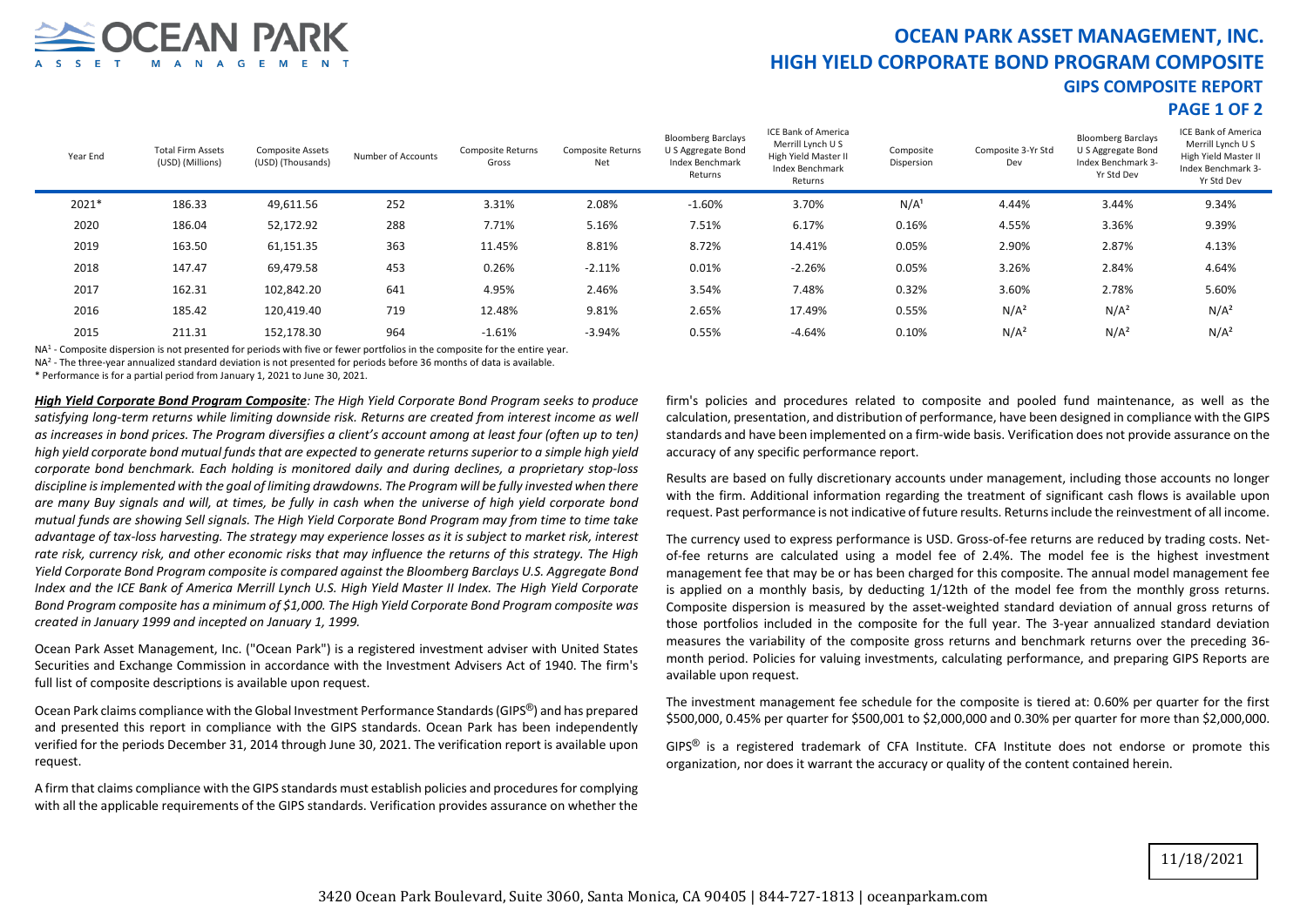

#### *Benchmarks:*

**Bloomberg Barclays U.S. Aggregate Bond Index** - The Bloomberg Barclays US Aggregate Bond Index, or the Agg, is a broad base, market capitalization-weighted bond market index representing intermediate term investment grade bonds traded in the United States.

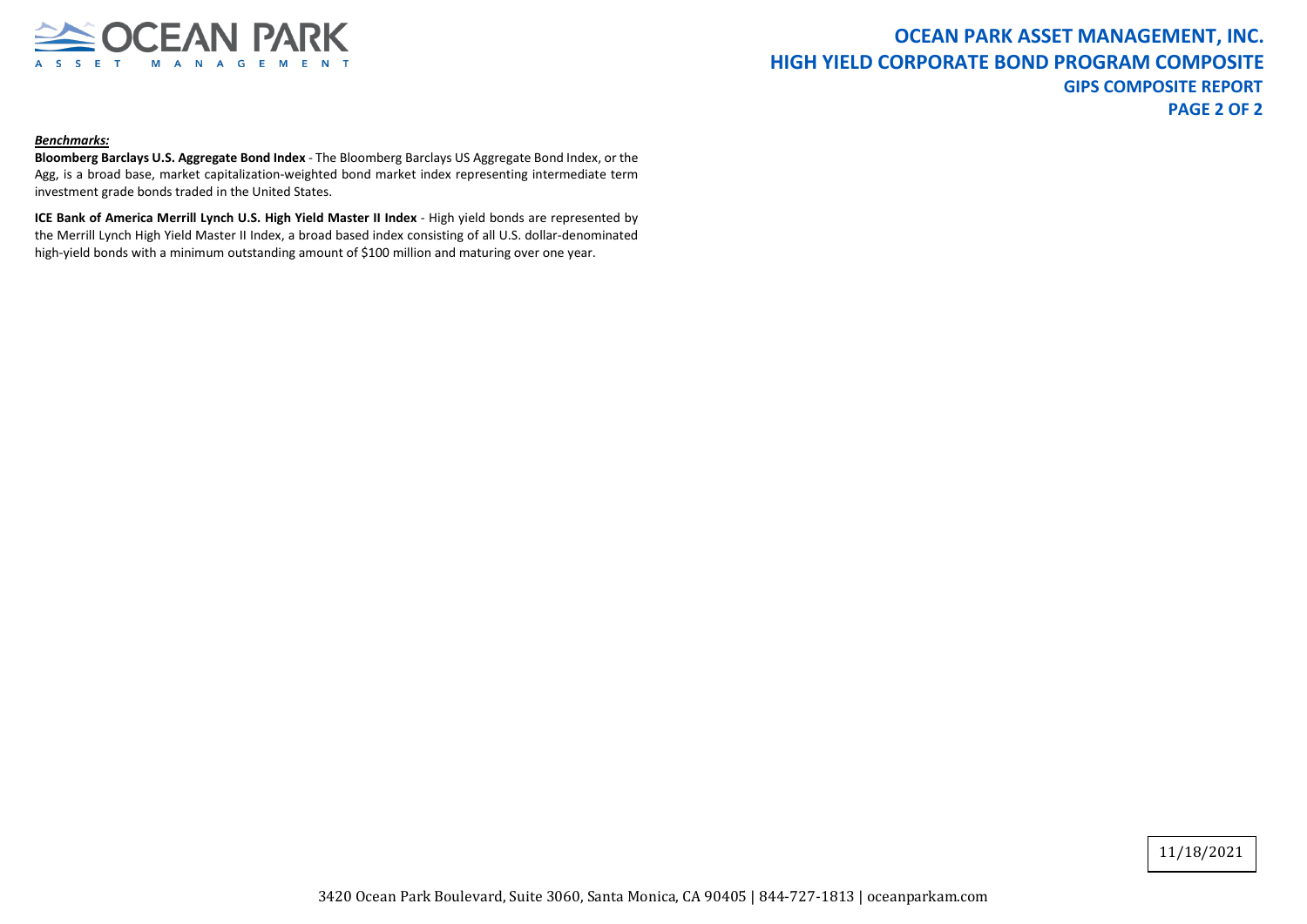

### **OCEAN PARK ASSET MANAGEMENT, INC. HIGH YIELD CORPORATE BOND STRATEGY COMPOSITE GIPS COMPOSITE REPORT**

| Year End | <b>Total Firm Assets</b><br>(USD) (Millions) | <b>Composite Assets</b><br>(USD) (Thousands) | Number of Accounts | Composite Returns<br>Gross | <b>Composite Returns</b><br>Net | <b>Bloomberg Barclays</b><br>U S Aggregate Bond<br>Index Benchmark<br>Returns | ICE Bank of America<br>Merrill Lynch U S<br>High Yield Master II<br>Index Benchmark<br>Returns | Composite<br>Dispersion | Composite 3-Yr Std<br>Dev | <b>Bloomberg Barclays</b><br>U S Aggregate Bond<br>Index Benchmark 3-<br>Yr Std Dev | ICE Bank of America<br>Merrill Lynch U S<br>High Yield Master II<br>Index Benchmark 3-<br>Yr Std Dev |
|----------|----------------------------------------------|----------------------------------------------|--------------------|----------------------------|---------------------------------|-------------------------------------------------------------------------------|------------------------------------------------------------------------------------------------|-------------------------|---------------------------|-------------------------------------------------------------------------------------|------------------------------------------------------------------------------------------------------|
| 2021 **  | 186.33                                       | 54.89                                        |                    | 2.97%                      | 2.15%                           | $-1.60%$                                                                      | 3.70%                                                                                          | N/A                     | N/A <sup>2</sup>          | N/A <sup>2</sup>                                                                    | N/A <sup>2</sup>                                                                                     |
| 2020*    | 186.04                                       | 53.31                                        | ≤5                 | 4.58%                      | 3.89%                           | $-0.20%$                                                                      | 6.41%                                                                                          | N/A                     | N/A <sup>2</sup>          | N/A <sup>2</sup>                                                                    | N/A <sup>2</sup>                                                                                     |

NA<sup>1</sup> - Composite dispersion is not presented for periods with five or fewer portfolios in the composite for the entire year.

NA<sup>2</sup> - The three-year annualized standard deviation is not presented for periods before 36 months of data is available.

\* Performance is for a partial period from August 1, 2020 to December 31, 2020.

\*\* Performance is for a partial period from January 1, 2021 to June 30, 2021.

*High Yield Corporate Bond Strategy Composite: The High Yield Corporate Bond Strategy seeks to produce*  satisfying long-term returns while limiting downside risk. Returns are created from interest income as well as increases in bond prices. The Strategy diversifies a client's account among at least four (often up to ten) *high yield corporate bond mutual funds that are expected to generate returns superior to a simple high yield corporate bond benchmark. Each holding is monitored daily and during declines, a proprietary stop-loss discipline is implemented with the goal of limiting drawdowns. The Strategy will be fully invested when there are many Buy signals and will, at times, be fully in cash when the universe of high yield corporate bond mutual funds are showing Sell signals. The High Yield Corporate Bond Strategy does not utilize tax-loss harvesting. The strategy may experience losses as it is subject to market risk, interest rate risk, currency risk, and other economic risks that may influence the returns of this strategy. The High Yield Corporate Bond Strategy composite is compared against the Bloomberg Barclays U.S. Aggregate Bond Index and the ICE Bank of America Merrill Lynch U.S. High Yield Master II Index. The High Yield Corporate Bond Strategy composite was created in August 2020 and incepted on August 1, 2020.*

Ocean Park Asset Management, Inc. ("Ocean Park") is a registered investment adviser with United States Securities and Exchange Commission in accordance with the Investment Advisers Act of 1940. The firm's full list of composite descriptions is available upon request.

Ocean Park claims compliance with the Global Investment Performance Standards (GIPS®) and has prepared and presented this report in compliance with the GIPS standards. Ocean Park has been independently verified for the periods December 31, 2014 through June 30, 2021. The verification report is available upon request.

A firm that claims compliance with the GIPS standards must establish policies and procedures for complying with all the applicable requirements of the GIPS standards. Verification provides assurance on whether the firm's policies and procedures related to composite and pooled fund maintenance, as well as the calculation, presentation, and distribution of performance, have been designed in compliance with the GIPS standards and have been implemented on a firm-wide basis. Verification does not provide assurance on the accuracy of any specific performance report.

Results are based on fully discretionary accounts under management, including those accounts no longer with the firm. Additional information regarding the treatment of significant cash flows is available upon request. Past performance is not indicative of future results. Returns include the reinvestment of all income.

The currency used to express performance is USD. Gross-of-fee returns are reduced by trading costs. Netof-fee returns are calculated using a model fee of 1.6%. The model fee is the highest investment management fee that may be or has been charged for this composite. The annual model management fee is applied on a monthly basis, by deducting 1/12th of the model fee from the monthly gross returns. Composite dispersion is measured by the asset-weighted standard deviation of annual gross returns of those portfolios included in the composite for the full year. The 3-year annualized standard deviation measures the variability of the composite gross returns and benchmark returns over the preceding 36 month period. Policies for valuing investments, calculating performance, and preparing GIPS Reports are available upon request.

The investment management fee schedule for the composite is 1.60% per annum.

 $GIPS^@$  is a registered trademark of CFA Institute. CFA Institute does not endorse or promote this organization, nor does it warrant the accuracy or quality of the content contained herein.

#### *Benchmarks:*

**Bloomberg Barclays U.S. Aggregate Bond Index** - The Bloomberg Barclays US Aggregate Bond Index, or the Agg, is a broad base, market capitalization-weighted bond market index representing intermediate term investment grade bonds traded in the United States.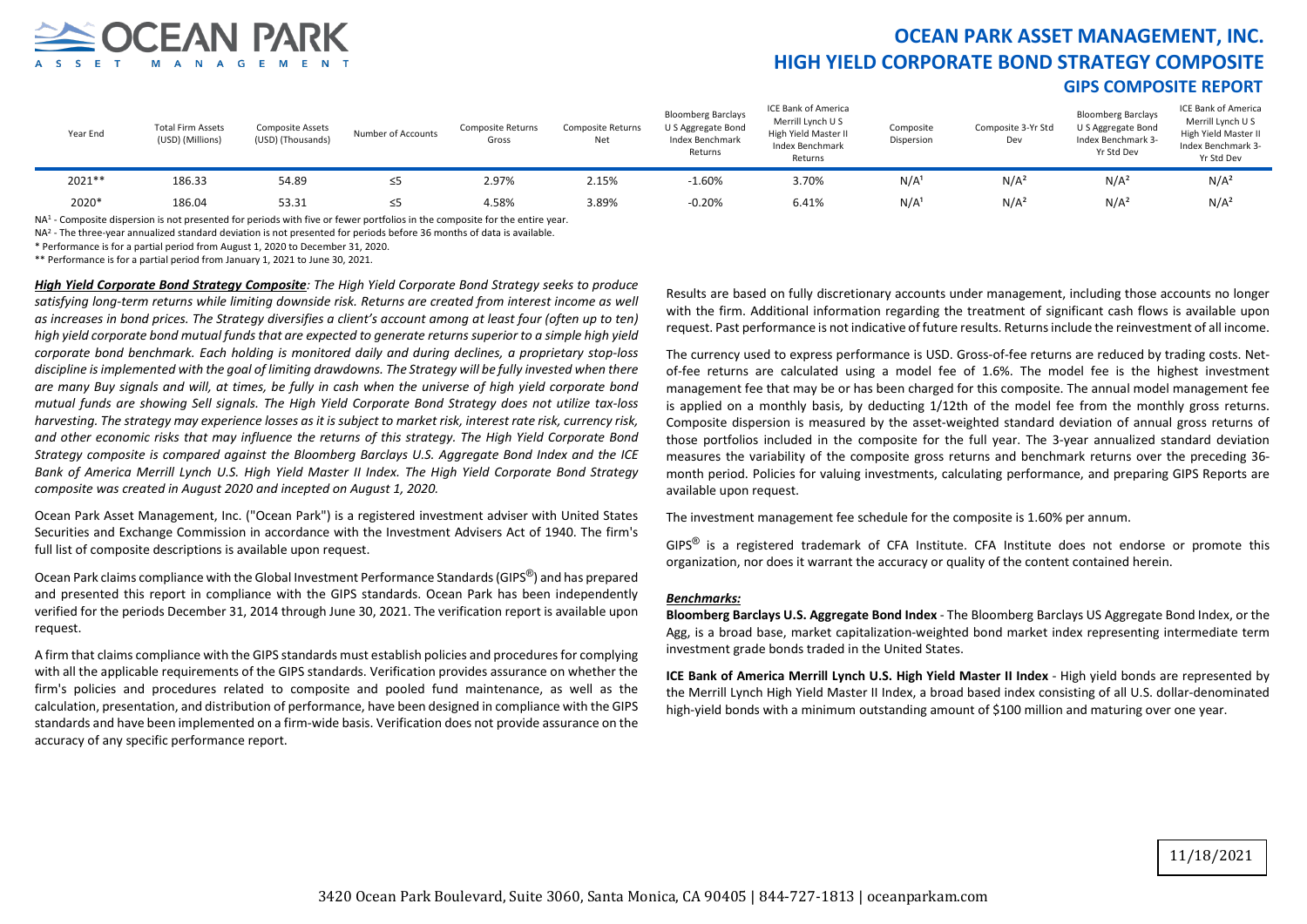

### **OCEAN PARK ASSET MANAGEMENT, INC. MUNICIPAL BOND PROGRAM COMPOSITE GIPS COMPOSITE REPORT**

| Year End | Total Firm Assets (USD)<br>(Millions) | Composite Assets (USD)<br>(Thousands) | Number of Accounts | <b>Composite Returns Gross</b> | Composite Returns Net | Benchmark Returns | <b>Composite Dispersion</b> | Composite 3-Yr Std Dev | Benchmark 3-Yr Std Dev |
|----------|---------------------------------------|---------------------------------------|--------------------|--------------------------------|-----------------------|-------------------|-----------------------------|------------------------|------------------------|
| 2021*    | 186.33                                | 17.970.69                             | $\circ$            | 3.43%                          | 2.19%                 | 1.06%             | N/A                         | 4.96%                  | 3.96%                  |
| 2020     | 186.04                                | 21,694.79                             |                    | 5.34%                          | 2.85%                 | 5.21%             | N/A                         | 4.96%                  | 3.96%                  |
| 2019     | 163.50                                | 11,703.24                             | $\leq 5$           | 7.81%                          | 5.25%                 | 7.53%             | N/A                         | 2.37%                  | 2.44%                  |
| 2018     | 147.47                                | 9,342.64                              | $\leq$ 5           | 0.43%                          | $-1.95%$              | 1.28%             | N/A                         | 2.75%                  | 3.35%                  |
| 2017     | 162.31                                | 6,472.74                              | $\leq$ 5           | 7.40%                          | 4.85%                 | 5.45%             | N/A                         | N/A <sup>2</sup>       | N/A <sup>2</sup>       |
| 2016     | 185.42                                | 331.03                                | $\leq 5$           | 4.44%                          | 1.97%                 | 0.25%             | N/A                         | N/A <sup>2</sup>       | N/A <sup>2</sup>       |

NA<sup>1</sup> - Composite dispersion is not presented for periods with five or fewer portfolios in the composite for the entire year.

NA<sup>2</sup> - The three-year annualized standard deviation is not presented for periods before 36 months of data is available.

\* Performance is for a partial period from January 1, 2021 to June 30, 2021.

*Municipal Bond Program Composite: The Municipal Bond Program seeks to produce satisfying long-term returns while limiting downside risk. The interest income from municipal bonds is tax-free at the federal level, providing a valuable benefit for clients in relatively high-income tax brackets. Returns are created from interest income as well as increases in bond prices. The Program diversifies a client's account among at least four (often up to ten) municipal bond mutual funds. Each holding is monitored daily and during declines, a proprietary stop-loss discipline is implemented with the goal of limiting drawdowns. The Program will be fully invested when there are many Buy signals and will, at times, be fully in cash when the universe of municipal bond mutual funds are showing Sell signals. The Municipal Bond Program generally balances its investments between mutual funds managed by an affiliate of Ocean Park and unaffiliated mutual funds. The strategy may experience losses as it is subject to market risk, interest rate risk, currency risk, and other economic risks that may influence the returns of this strategy. The Municipal Bond Program composite is compared against the Bloomberg Barclays Municipal Bond Index. The Municipal Bond Program composite has a minimum of \$1,000. The Municipal Bond Program composite was created in January 2016 and incepted on January 1, 2016.*

Ocean Park Asset Management, Inc. ("Ocean Park") is a registered investment adviser with United States Securities and Exchange Commission in accordance with the Investment Advisers Act of 1940. The firm's full list of composite descriptions is available upon request.

Ocean Park claims compliance with the Global Investment Performance Standards (GIPS<sup>®</sup>) and has prepared and presented this report in compliance with the GIPS standards. Ocean Park has been independently verified for the periods December 31, 2014 through June 30, 2021. The verification report is available upon request.

A firm that claims compliance with the GIPS standards must establish policies and procedures for complying with all the applicable requirements of the GIPS standards. Verification provides assurance on whether the firm's policies and procedures related to composite and pooled fund maintenance, as well as the calculation, presentation, and distribution of performance, have been designed in compliance with the GIPS standards and have been implemented on a firm-wide basis. Verification does not provide assurance on the accuracy of any specific performance report.

Results are based on fully discretionary accounts under management, including those accounts no longer with the firm. Additional information regarding the treatment of significant cash flows is available upon request. Past performance is not indicative of future results. Returns include the reinvestment of all income.

The currency used to express performance is USD. Gross-of-fee returns are reduced by trading costs. Netof-fee returns are calculated using a model fee of 2.4%. The model fee is the highest investment management fee that may be or has been charged for this composite. The annual model management fee is applied on a monthly basis, by deducting 1/12th of the model fee from the monthly gross returns. Composite dispersion is measured by the asset-weighted standard deviation of annual gross returns of those portfolios included in the composite for the full year. The 3-year annualized standard deviation measures the variability of the composite gross returns and benchmark returns over the preceding 36 month period. Policies for valuing investments, calculating performance, and preparing GIPS Reports are available upon request.

The investment management fee schedule for the composite is tiered at: 0.60% per quarter for the first \$500,000, 0.45% per quarter for \$500,001 to \$2,000,000 and 0.30% per quarter for more than \$2,000,000.

 $GIPS^{\circledR}$  is a registered trademark of CFA Institute. CFA Institute does not endorse or promote this organization, nor does it warrant the accuracy or quality of the content contained herein.

#### *Benchmark:*

**Bloomberg Barclays Municipal Bond Index** - The Bloomberg Barclays Municipal Bond Index is considered representative of the broad market for investment grade, tax-exempt bonds with a maturity of at least one year.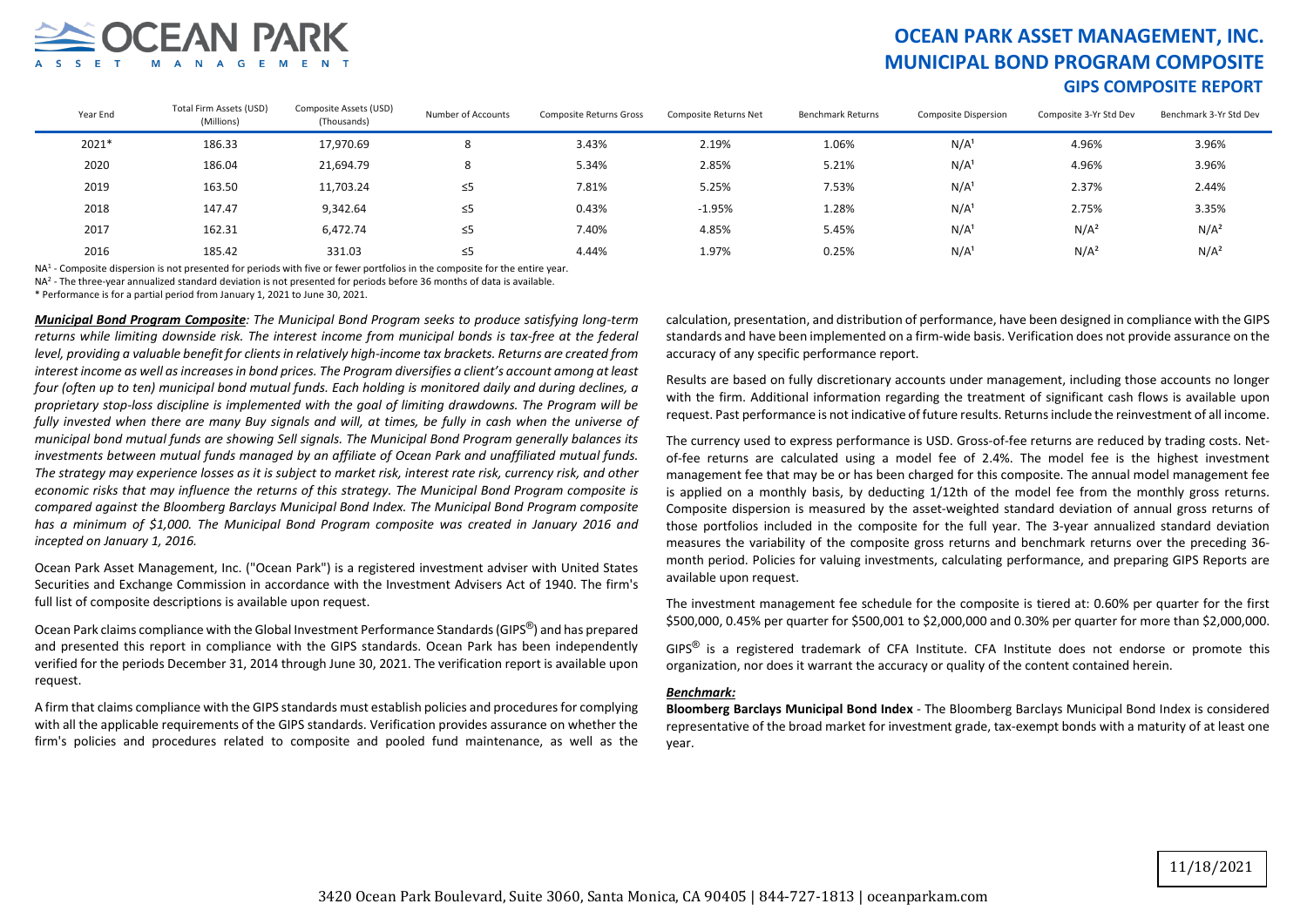

### **OCEAN PARK ASSET MANAGEMENT, INC. MUNICIPAL BOND STRATEGY COMPOSITE GIPS COMPOSITE REPORT**

| Year End | Total Firm Assets (USD)<br>(Millions) | Composite Assets (USD)<br>(Thousands) | Number of Accounts | <b>Composite Returns Gross</b> | Composite Returns Net | Benchmark Returns | <b>Composite Dispersion</b> | Composite 3-Yr Std Dev | Benchmark 3-Yr Std Dev |
|----------|---------------------------------------|---------------------------------------|--------------------|--------------------------------|-----------------------|-------------------|-----------------------------|------------------------|------------------------|
| 2021**   | 186.33                                | 55.54                                 | --                 | 3.31%                          | 2.49%                 | 1.06%             | N/A                         | N/A <sup>2</sup>       | N/A <sup>2</sup>       |
| 2020     | 186.04                                | 53.76                                 |                    | 4.98%                          | 3.32%                 | 5.21%             | N/A                         | N/A <sup>2</sup>       | N/A <sup>2</sup>       |
| 2019*    | 163.50                                | 51.21                                 |                    | 2.42%                          | 1.60%                 | 2.32%             | N/A                         | N/A <sup>2</sup>       | N/A <sup>2</sup>       |

NA<sup>1</sup> - Composite dispersion is not presented for periods with five or fewer portfolios in the composite for the entire year.

NA<sup>2</sup> - The three-year annualized standard deviation is not presented for periods before 36 months of data is available.

\* Performance is for a partial period from July 1, 2019 to December 31, 2019.

\*\* Performance is for a partial period from January 1, 2021 to June 30, 2021.

*Municipal Bond Strategy Composite: The Municipal Bond Strategy seeks to produce satisfying long-term returns while limiting downside risk. The interest income from municipal bonds is tax-free at the federal level, providing a valuable benefit for clients in relatively high-income tax brackets. Returns are created from* interest income as well as increases in bond prices. The Strategy diversifies a client's account among at least *four (often up to ten) municipal bond mutual funds. Each holding is monitored daily and during declines, a proprietary stop-loss discipline is implemented with the goal of limiting drawdowns. The Strategy will be fully invested when there are many Buy signals and will, at times, be fully in cash when the universe of municipal bond mutual funds are showing Sell signals. The Municipal Bond Strategy invests to a significant extent in mutual funds managed by an affiliate of Ocean Park and to a lesser extent in unaffiliated mutual funds. The strategy may experience losses as it is subject to market risk, interest rate risk, currency risk, and other economic risks that may influence the returns of this strategy. The Municipal Bond Strategy composite is compared against the Bloomberg Barclays Municipal Bond Index. The Municipal Bond Strategy composite was created in July 2019 and incepted on July 1, 2019.*

Ocean Park Asset Management, Inc. ("Ocean Park") is a registered investment adviser with United States Securities and Exchange Commission in accordance with the Investment Advisers Act of 1940. The firm's full list of composite descriptions is available upon request.

Ocean Park claims compliance with the Global Investment Performance Standards (GIPS<sup>®</sup>) and has prepared and presented this report in compliance with the GIPS standards. Ocean Park has been independently verified for the periods December 31, 2014 through June 30, 2021. The verification report is available upon request.

A firm that claims compliance with the GIPS standards must establish policies and procedures for complying with all the applicable requirements of the GIPS standards. Verification provides assurance on whether the firm's policies and procedures related to composite and pooled fund maintenance, as well as the calculation, presentation, and distribution of performance, have been designed in compliance with the GIPS standards and have been implemented on a firm-wide basis. Verification does not provide assurance on the accuracy of any specific performance report.

Results are based on fully discretionary accounts under management, including those accounts no longer with the firm. Additional information regarding the treatment of significant cash flows is available upon request. Past performance is not indicative of future results. Returns include the reinvestment of all income.

The currency used to express performance is USD. Gross-of-fee returns are reduced by trading costs. Netof-fee returns are calculated using a model fee of 1.6%. The model fee is the highest investment management fee that may be or has been charged for this composite. The annual model management fee is applied on a monthly basis, by deducting 1/12th of the model fee from the monthly gross returns. Composite dispersion is measured by the asset-weighted standard deviation of annual gross returns of those portfolios included in the composite for the full year. The 3-year annualized standard deviation measures the variability of the composite gross returns and benchmark returns over the preceding 36 month period. Policies for valuing investments, calculating performance, and preparing GIPS Reports are available upon request.

The investment management fee schedule for the composite is 1.60% per annum.

 $GIPS^{\circledR}$  is a registered trademark of CFA Institute. CFA Institute does not endorse or promote this organization, nor does it warrant the accuracy or quality of the content contained herein.

#### *Benchmark:*

**Bloomberg Barclays Municipal Bond Index** - The Bloomberg Barclays Municipal Bond Index is considered representative of the broad market for investment grade, tax-exempt bonds with a maturity of at least one year.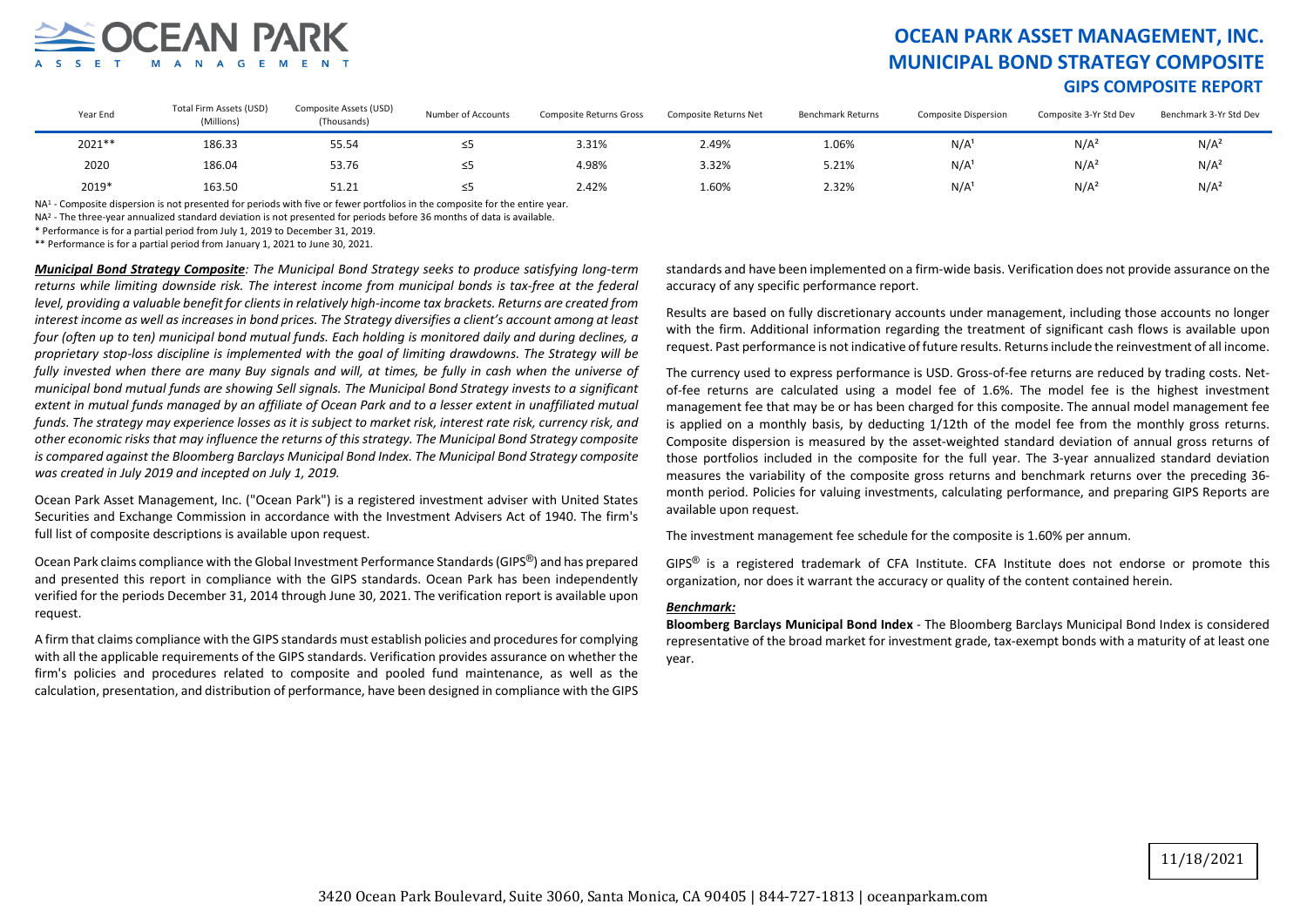

### **OCEAN PARK ASSET MANAGEMENT, INC. OCEAN PARK ABSOLUTE RETURN COMPOSITE GIPS COMPOSITE REPORT**

| Year End | Total Firm Assets (USD)<br>(Millions) | Composite Assets (USD)<br>(Thousands) | Number of Accounts | <b>Composite Returns Gross</b> | Composite Returns Net | Benchmark Returns | <b>Composite Dispersion</b> | Composite 3-Yr Std Dev | Benchmark 3-Yr Std Dev |
|----------|---------------------------------------|---------------------------------------|--------------------|--------------------------------|-----------------------|-------------------|-----------------------------|------------------------|------------------------|
| 2021**   | 186.33                                | 56.12                                 |                    | 2.74%                          | 1.92%                 | 0.02%             | N/A                         | N/A <sup>2</sup>       | N/A <sup>2</sup>       |
| 2020     | 186.04                                | 54.62                                 |                    | 7.56%                          | 5.86%                 | 0.36%             | N/A                         | N/A                    | N/A <sup>2</sup>       |
| 2019*    | 163.50                                | 50.78                                 |                    | 1.46%                          | 1.19%                 | 0.26%             | N/A                         | N/A                    | $N/A^2$                |

NA<sup>1</sup> - Composite dispersion is not presented for periods with five or fewer portfolios in the composite for the entire year.

NA<sup>2</sup> - The three-year annualized standard deviation is not presented for periods before 36 months of data is available.

\* Performance is for a partial period from November 1, 2019 to December 31, 2019.

\*\* Performance is for a partial period from January 1, 2021 to June 30, 2021.

*Ocean Park Absolute Return Composite: The Absolute Return Strategy seeks to achieve satisfactory total return consisting of long-term capital appreciation and income, while limiting volatility and drawdowns. Rational Tactical Return fund comprises 30% of the portfolio when the fund is determined to be in an uptrend and this position is managed tactically based on Ocean Park's proprietary Buy & Sell signals*  to limit downside risk. The remaining 70% of the portfolio is fixed, holding four tactically managed mutual *funds. These funds are managed by an affiliate of Ocean Park and employ a proprietary risk mitigating discipline. The strategy may experience losses as it is subject to market risk, interest rate risk, currency risk, and other economic risks that may influence the returns of this strategy. The Ocean Park Absolute Return composite is compared against the 3-Month Treasury Bill. The Ocean Park Absolute Return composite was created in November 2019 and incepted on November 1, 2019.*

Ocean Park Asset Management, Inc. ("Ocean Park") is a registered investment adviser with United States Securities and Exchange Commission in accordance with the Investment Advisers Act of 1940. The firm's full list of composite descriptions is available upon request.

Ocean Park claims compliance with the Global Investment Performance Standards (GIPS®) and has prepared and presented this report in compliance with the GIPS standards. Ocean Park has been independently verified for the periods December 31, 2014 through June 30, 2021. The verification report is available upon request.

A firm that claims compliance with the GIPS standards must establish policies and procedures for complying with all the applicable requirements of the GIPS standards. Verification provides assurance on whether the firm's policies and procedures related to composite and pooled fund maintenance, as well as the calculation, presentation, and distribution of performance, have been designed in compliance with the GIPS

standards and have been implemented on a firm-wide basis. Verification does not provide assurance on the accuracy of any specific performance report.

Results are based on fully discretionary accounts under management, including those accounts no longer with the firm. Additional information regarding the treatment of significant cash flows is available upon request. Past performance is not indicative of future results. Returns include the reinvestment of all income.

The currency used to express performance is USD. Gross-of-fee returns are reduced by trading costs. Netof-fee returns are calculated using a model fee of 1.6%. The model fee is the highest investment management fee that may be or has been charged for this composite. The annual model management fee is applied on a monthly basis, by deducting 1/12th of the model fee from the monthly gross returns. Composite dispersion is measured by the asset-weighted standard deviation of annual gross returns of those portfolios included in the composite for the full year. The 3-year annualized standard deviation measures the variability of the composite gross returns and benchmark returns over the preceding 36 month period. Policies for valuing investments, calculating performance, and preparing GIPS Reports are available upon request.

The investment management fee schedule for the composite is 1.60% per annum.

 $GIPS^{\circledR}$  is a registered trademark of CFA Institute. CFA Institute does not endorse or promote this organization, nor does it warrant the accuracy or quality of the content contained herein.

#### *Benchmark:*

**3-Month Treasury Bill** - The 3 Month Treasury Bill Rate is the yield received for investing in a government issued treasury security that has a maturity of 3 months.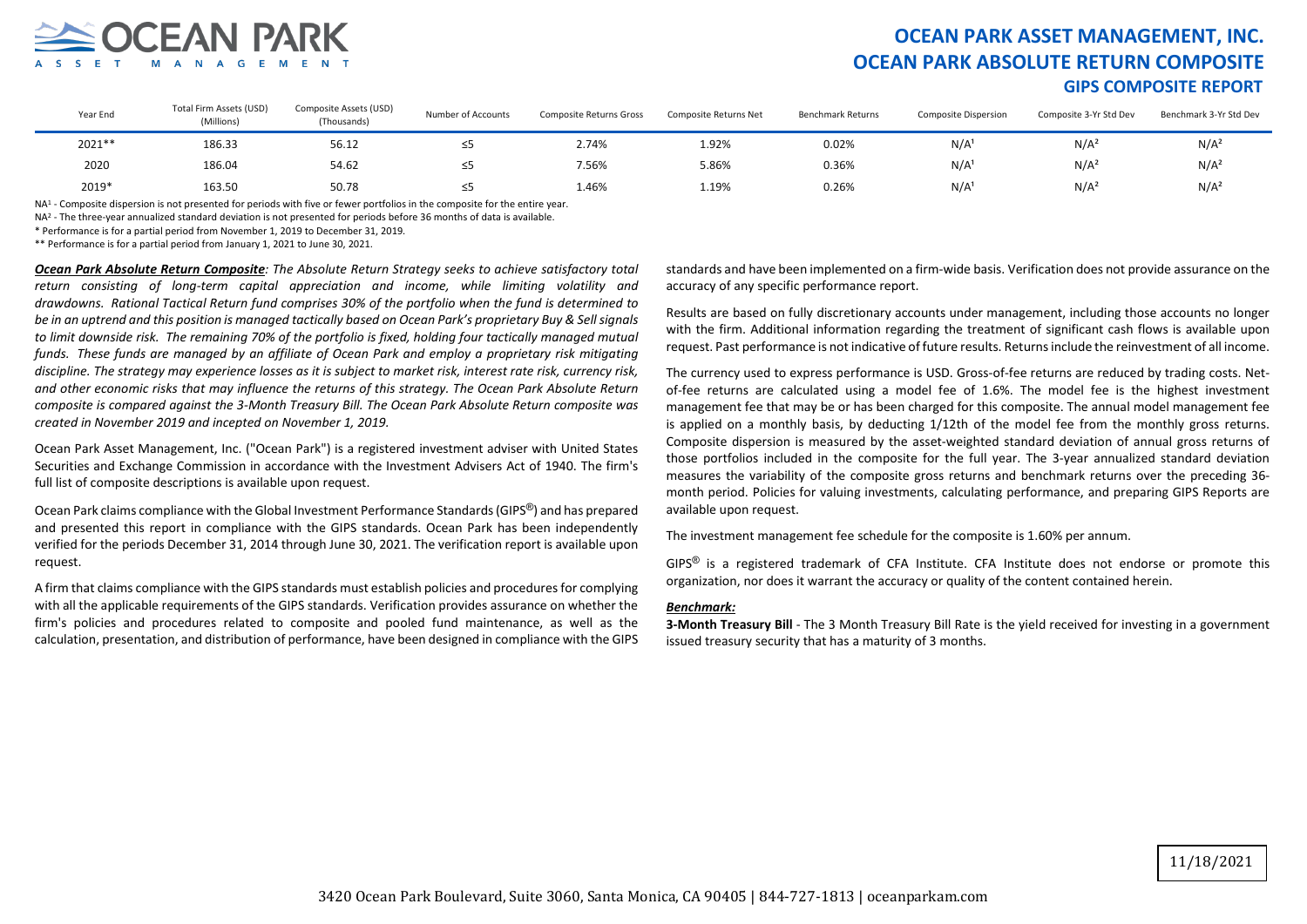

### **OCEAN PARK ASSET MANAGEMENT, INC. OCEAN PARK GLOBAL BALANCED 40-60 PORTFOLIO COMPOSITE GIPS COMPOSITE REPORT**

| Year End | Total Firm Assets (USD)<br>(Millions) | Composite Assets (USD)<br>(Thousands) | Number of Accounts | Composite Returns Gross | Composite Returns Net | <b>Custom Blended</b><br><b>Benchmark Returns</b> | <b>Composite Dispersion</b> | Composite 3-Yr Std Dev | <b>Custom Blended</b><br>Benchmark 3-Yr Std Dev |
|----------|---------------------------------------|---------------------------------------|--------------------|-------------------------|-----------------------|---------------------------------------------------|-----------------------------|------------------------|-------------------------------------------------|
| 2021**   | 186.33                                | 61.70                                 |                    | 6.18%                   | 5.33%                 | 3.95%                                             | N/A <sup>1</sup>            | N/A <sup>2</sup>       | N/A <sup>2</sup>                                |
| 2020     | 186.04                                | 58.11                                 |                    | 9.38%                   | 7.64%                 | 12.70%                                            | N/A <sup>1</sup>            | N/A <sup>2</sup>       | N/A <sup>2</sup>                                |
| 2019*    | 163.50                                | 53.13                                 |                    | 6.25%                   | 5.13%                 | 7.25%                                             | N/A <sup>1</sup>            | N/A <sup>2</sup>       | N/A <sup>2</sup>                                |

NA<sup>1</sup> - Composite dispersion is not presented for periods with five or fewer portfolios in the composite for the entire year.

NA<sup>2</sup> - The three-year annualized standard deviation is not presented for periods before 36 months of data is available.

\* Performance is for a partial period from May 1, 2019 to December 31, 2019.

\*\* Performance is for a partial period from January 1, 2021 to June 30, 2021.

*Ocean Park Global Balanced 40-60 Portfolio Composite: The Ocean Park Global Balanced 40-60 Portfolio Composite seeks to provide participation in global equity trends while remaining committed to constraining losses. Low-cost, passively managed funds provide 40% global equity exposure. Tactically managed funds populate the remaining portfolio. The Portfolio is rebalanced quarterly. The Ocean Park Global Balanced 40- 60 Portfolio will invest in proprietary mutual funds managed by an affiliate of Ocean Park. The strategy may experience losses as it is subject to market risk, interest rate risk, currency risk, and other economic risks that may influence the returns of this strategy. The Ocean Park Global Balanced 40-60 Portfolio composite is compared against a custom blended benchmark comprised of 40% MSCI ACWI Index (USD) and 60% Bloomberg Barclays U.S. Aggregate Bond Index. The custom benchmark is calculated by weighting the respective index returns on a quarterly basis. The Ocean Park Global Balanced 40-60 Portfolio composite was created in May 2019 and incepted on May 1, 2019.*

Ocean Park Asset Management, Inc. ("Ocean Park") is a registered investment adviser with United States Securities and Exchange Commission in accordance with the Investment Advisers Act of 1940. The firm's full list of composite descriptions is available upon request.

Ocean Park claims compliance with the Global Investment Performance Standards (GIPS<sup>®</sup>) and has prepared and presented this report in compliance with the GIPS standards. Ocean Park has been independently verified for the periods December 31, 2014 through June 30, 2021. The verification report is available upon request.

A firm that claims compliance with the GIPS standards must establish policies and procedures for complying with all the applicable requirements of the GIPS standards. Verification provides assurance on whether the firm's policies and procedures related to composite and pooled fund maintenance, as well as the calculation, presentation, and distribution of performance, have been designed in compliance with the GIPS standards and have been implemented on a firm-wide basis. Verification does not provide assurance on the accuracy of any specific performance report.

Results are based on fully discretionary accounts under management, including those accounts no longer with the firm. Additional information regarding the treatment of significant cash flows is available upon request. Past performance is not indicative of future results. Returns include the reinvestment of all income.

The currency used to express performance is USD. Gross-of-fee returns are reduced by trading costs. Netof-fee returns are calculated using a model fee of 1.6%. The model fee is the highest investment management fee that may be or has been charged for this composite. The annual model management fee is applied on a monthly basis, by deducting 1/12th of the model fee from the monthly gross returns. Composite dispersion is measured by the asset-weighted standard deviation of annual gross returns of those portfolios included in the composite for the full year. The 3-year annualized standard deviation measures the variability of the composite gross returns and benchmark returns over the preceding 36 month period. Policies for valuing investments, calculating performance, and preparing GIPS Reports are available upon request.

The investment management fee schedule for the composite is 1.60% per annum.

 $GIPS^{\circledR}$  is a registered trademark of CFA Institute. CFA Institute does not endorse or promote this organization, nor does it warrant the accuracy or quality of the content contained herein.

#### *Benchmarks:*

**MSCI ACWI Index** - The MSCI ACWI is a market capitalization weighted index designed to provide a broad measure of equity-market performance throughout the world.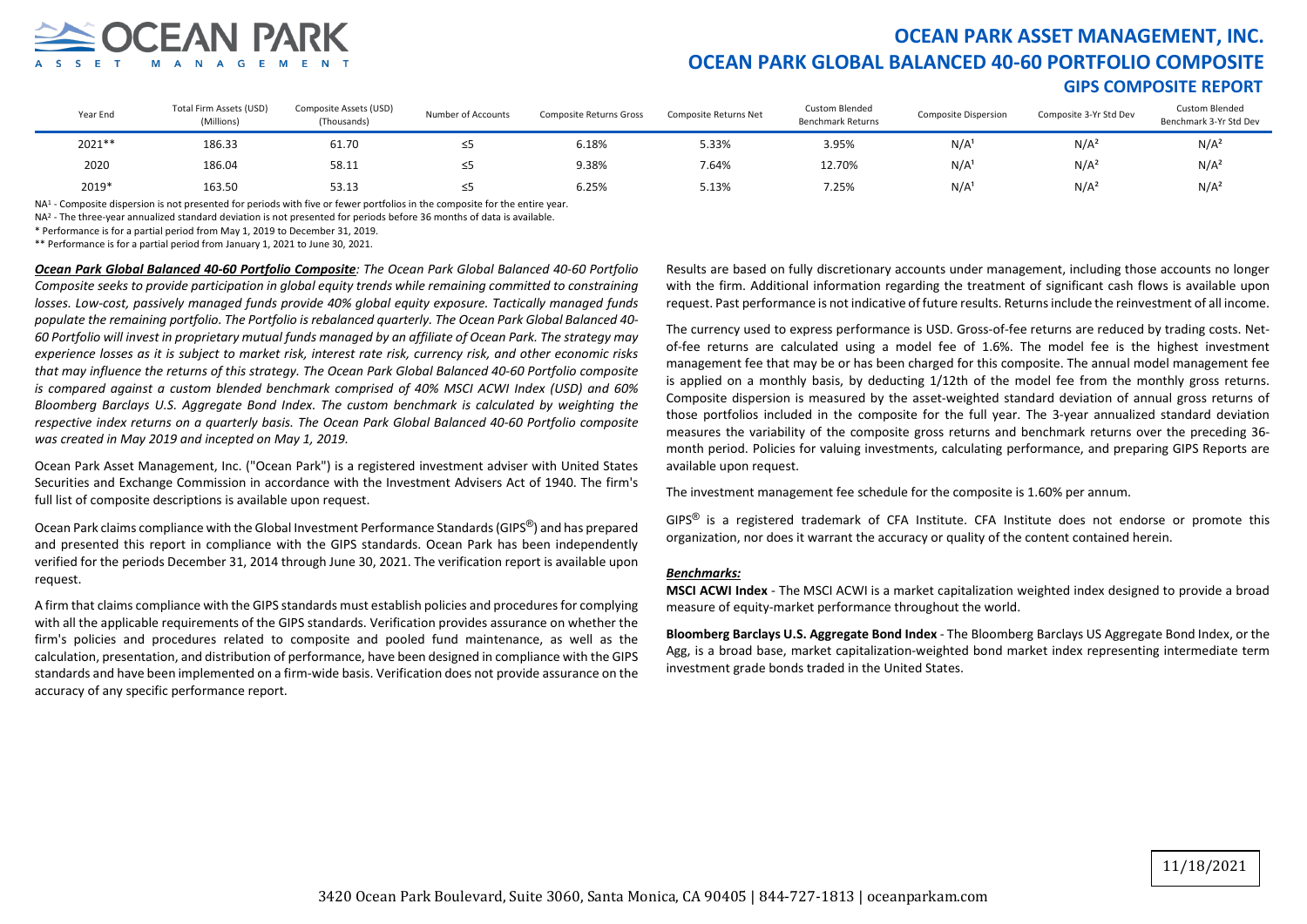

### **OCEAN PARK ASSET MANAGEMENT, INC. OCEAN PARK GLOBAL BALANCED 50-50 PORTFOLIO COMPOSITE GIPS COMPOSITE REPORT**

| Year End | Total Firm Assets (USD)<br>(Millions) | Composite Assets (USD)<br>(Thousands) | Number of Accounts | Composite Returns Gross | Composite Returns Net | <b>Custom Blended</b><br><b>Benchmark Returns</b> | <b>Composite Dispersion</b> | Composite 3-Yr Std Dev | <b>Custom Blended</b><br>Benchmark 3-Yr Std Dev |
|----------|---------------------------------------|---------------------------------------|--------------------|-------------------------|-----------------------|---------------------------------------------------|-----------------------------|------------------------|-------------------------------------------------|
| 2021**   | 186.33                                | 64.13                                 |                    | 7.78%                   | 6.92%                 | 5.36%                                             | N/A <sup>1</sup>            | N/A <sup>2</sup>       | N/A <sup>2</sup>                                |
| 2020     | 186.04                                | 59.50                                 |                    | 11.89%                  | 10.12%                | 13.72%                                            | N/A <sup>1</sup>            | N/A <sup>2</sup>       | N/A <sup>2</sup>                                |
| 2019*    | 163.50                                | 53.17                                 |                    | 6.35%                   | 5.22%                 | 7.65%                                             | N/A <sup>1</sup>            | N/A <sup>2</sup>       | N/A <sup>2</sup>                                |

NA<sup>1</sup> - Composite dispersion is not presented for periods with five or fewer portfolios in the composite for the entire year.

NA<sup>2</sup> - The three-year annualized standard deviation is not presented for periods before 36 months of data is available.

\* Performance is for a partial period from May 1, 2019 to December 31, 2019.

\*\* Performance is for a partial period from January 1, 2021 to June 30, 2021.

*Ocean Park Global Balanced 50-50 Portfolio Composite: The Ocean Park Global Balanced 50-50 Portfolio Composite seeks to provide participation in global equity trends while remaining committed to constraining losses. Low-cost, passively managed funds provide 50% global equity exposure. Tactically managed funds populate the remaining portfolio. The Portfolio is rebalanced quarterly. The Ocean Park Global Balanced 50- 50 Portfolio Composite will invest in proprietary mutual funds managed by an affiliate of Ocean Park. The strategy may experience losses as it is subject to market risk, interest rate risk, currency risk, and other economic risks that may influence the returns of this strategy. The Ocean Park Global Balanced 50-50 Portfolio composite is compared against a custom blended benchmark comprised of 50% MSCI ACWI Index (USD) and 50% Bloomberg Barclays U.S. Aggregate Bond Index. The custom benchmark is calculated by weighting the respective index returns on a quarterly basis. The Ocean Park Global Balanced 50-50 Portfolio composite was created in May 2019 and incepted on May 1, 2019.*

Ocean Park Asset Management, Inc. ("Ocean Park") is a registered investment adviser with United States Securities and Exchange Commission in accordance with the Investment Advisers Act of 1940. The firm's full list of composite descriptions is available upon request.

Ocean Park claims compliance with the Global Investment Performance Standards (GIPS<sup>®</sup>) and has prepared and presented this report in compliance with the GIPS standards. Ocean Park has been independently verified for the periods December 31, 2014 through June 30, 2021. The verification report is available upon request.

A firm that claims compliance with the GIPS standards must establish policies and procedures for complying with all the applicable requirements of the GIPS standards. Verification provides assurance on whether the firm's policies and procedures related to composite and pooled fund maintenance, as well as the calculation, presentation, and distribution of performance, have been designed in compliance with the GIPS standards and have been implemented on a firm-wide basis. Verification does not provide assurance on the accuracy of any specific performance report.

Results are based on fully discretionary accounts under management, including those accounts no longer with the firm. Additional information regarding the treatment of significant cash flows is available upon request. Past performance is not indicative of future results. Returns include the reinvestment of all income.

The currency used to express performance is USD. Gross-of-fee returns are reduced by trading costs. Netof-fee returns are calculated using a model fee of 1.6%. The model fee is the highest investment management fee that may be or has been charged for this composite. The annual model management fee is applied on a monthly basis, by deducting 1/12th of the model fee from the monthly gross returns. Composite dispersion is measured by the asset-weighted standard deviation of annual gross returns of those portfolios included in the composite for the full year. The 3-year annualized standard deviation measures the variability of the composite gross returns and benchmark returns over the preceding 36 month period. Policies for valuing investments, calculating performance, and preparing GIPS Reports are available upon request.

The investment management fee schedule for the composite is 1.60% per annum.

 $GIPS^{\circledR}$  is a registered trademark of CFA Institute. CFA Institute does not endorse or promote this organization, nor does it warrant the accuracy or quality of the content contained herein.

#### *Benchmarks:*

**MSCI ACWI Index** - The MSCI ACWI is a market capitalization weighted index designed to provide a broad measure of equity-market performance throughout the world.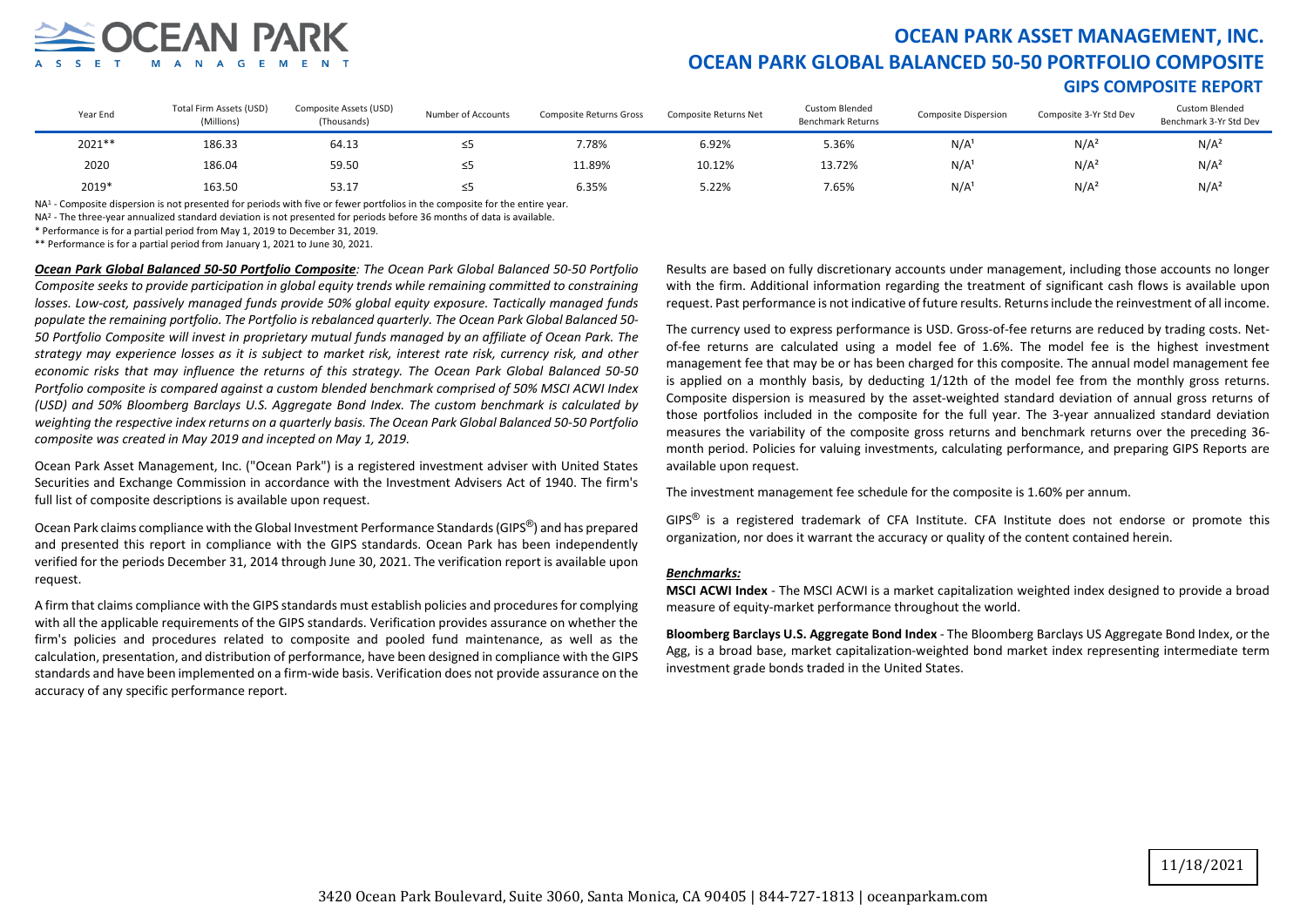

### **OCEAN PARK ASSET MANAGEMENT, INC. OCEAN PARK GLOBAL BALANCED 60-40 PORTFOLIO COMPOSITE GIPS COMPOSITE REPORT**

| Year End | Total Firm Assets (USD)<br>(Millions) | Composite Assets (USD)<br>(Thousands) | Number of Accounts | Composite Returns Gross | Composite Returns Net | <b>Custom Blended</b><br><b>Benchmark Returns</b> | <b>Composite Dispersion</b> | Composite 3-Yr Std Dev | <b>Custom Blended</b><br>Benchmark 3-Yr Std Dev |
|----------|---------------------------------------|---------------------------------------|--------------------|-------------------------|-----------------------|---------------------------------------------------|-----------------------------|------------------------|-------------------------------------------------|
| 2021**   | 186.33                                | 65.63                                 | --                 | 8.86%                   | 7.99%                 | 6.79%                                             | N/A <sup>1</sup>            | N/A <sup>2</sup>       | N/A <sup>2</sup>                                |
| 2020     | 186.04                                | 60.28                                 | --                 | 12.92%                  | 11.12%                | 14.62%                                            | N/A <sup>1</sup>            | N/A <sup>2</sup>       | N/A <sup>2</sup>                                |
| 2019*    | 163.50                                | 53.39                                 |                    | 6.78%                   | 5.65%                 | 8.04%                                             | N/A <sup>1</sup>            | N/A <sup>2</sup>       | N/A <sup>2</sup>                                |

NA<sup>1</sup> - Composite dispersion is not presented for periods with five or fewer portfolios in the composite for the entire year.

NA<sup>2</sup> - The three-year annualized standard deviation is not presented for periods before 36 months of data is available.

\* Performance is for a partial period from May 1, 2019 to December 31, 2019.

\*\* Performance is for a partial period from January 1, 2021 to June 30, 2021.

*Ocean Park Global Balanced 60-40 Portfolio Composite: The Ocean Park Global Balanced 60-40 Portfolio Composite seeks to provide participation in global equity trends while remaining committed to constraining losses. Low-cost, passively managed funds provide 60% global equity exposure. Tactically managed funds populate the remaining portfolio. The Portfolio is rebalanced quarterly. The Ocean Park Global Balanced 60- 40 Portfolio will invest in proprietary mutual funds managed by an affiliate of Ocean Park. The strategy may experience losses as it is subject to market risk, interest rate risk, currency risk, and other economic risks that may influence the returns of this strategy. The Ocean Park Global Balanced 60-40 Portfolio composite is compared against a custom blended benchmark comprised of 60% MSCI ACWI Index (USD) and 40% Bloomberg Barclays U.S. Aggregate Bond Index. The custom benchmark is calculated by weighting the respective index returns on a quarterly basis. The Ocean Park Global Balanced 60-40 Portfolio composite was created in May 2019 and incepted on May 1, 2019.*

Ocean Park Asset Management, Inc. ("Ocean Park") is a registered investment adviser with United States Securities and Exchange Commission in accordance with the Investment Advisers Act of 1940. The firm's full list of composite descriptions is available upon request.

Ocean Park claims compliance with the Global Investment Performance Standards (GIPS<sup>®</sup>) and has prepared and presented this report in compliance with the GIPS standards. Ocean Park has been independently verified for the periods December 31, 2014 through June 30, 2021. The verification report is available upon request.

A firm that claims compliance with the GIPS standards must establish policies and procedures for complying with all the applicable requirements of the GIPS standards. Verification provides assurance on whether the firm's policies and procedures related to composite and pooled fund maintenance, as well as the calculation, presentation, and distribution of performance, have been designed in compliance with the GIPS standards and have been implemented on a firm-wide basis. Verification does not provide assurance on the accuracy of any specific performance report.

Results are based on fully discretionary accounts under management, including those accounts no longer with the firm. Additional information regarding the treatment of significant cash flows is available upon request. Past performance is not indicative of future results. Returns include the reinvestment of all income.

The currency used to express performance is USD. Gross-of-fee returns are reduced by trading costs. Netof-fee returns are calculated using a model fee of 1.6%. The model fee is the highest investment management fee that may be or has been charged for this composite. The annual model management fee is applied on a monthly basis, by deducting 1/12th of the model fee from the monthly gross returns. Composite dispersion is measured by the asset-weighted standard deviation of annual gross returns of those portfolios included in the composite for the full year. The 3-year annualized standard deviation measures the variability of the composite gross returns and benchmark returns over the preceding 36 month period. Policies for valuing investments, calculating performance, and preparing GIPS Reports are available upon request.

The investment management fee schedule for the composite is 1.60% per annum.

 $GIPS^{\circledR}$  is a registered trademark of CFA Institute. CFA Institute does not endorse or promote this organization, nor does it warrant the accuracy or quality of the content contained herein.

#### *Benchmarks:*

**MSCI ACWI Index** - The MSCI ACWI is a market capitalization weighted index designed to provide a broad measure of equity-market performance throughout the world.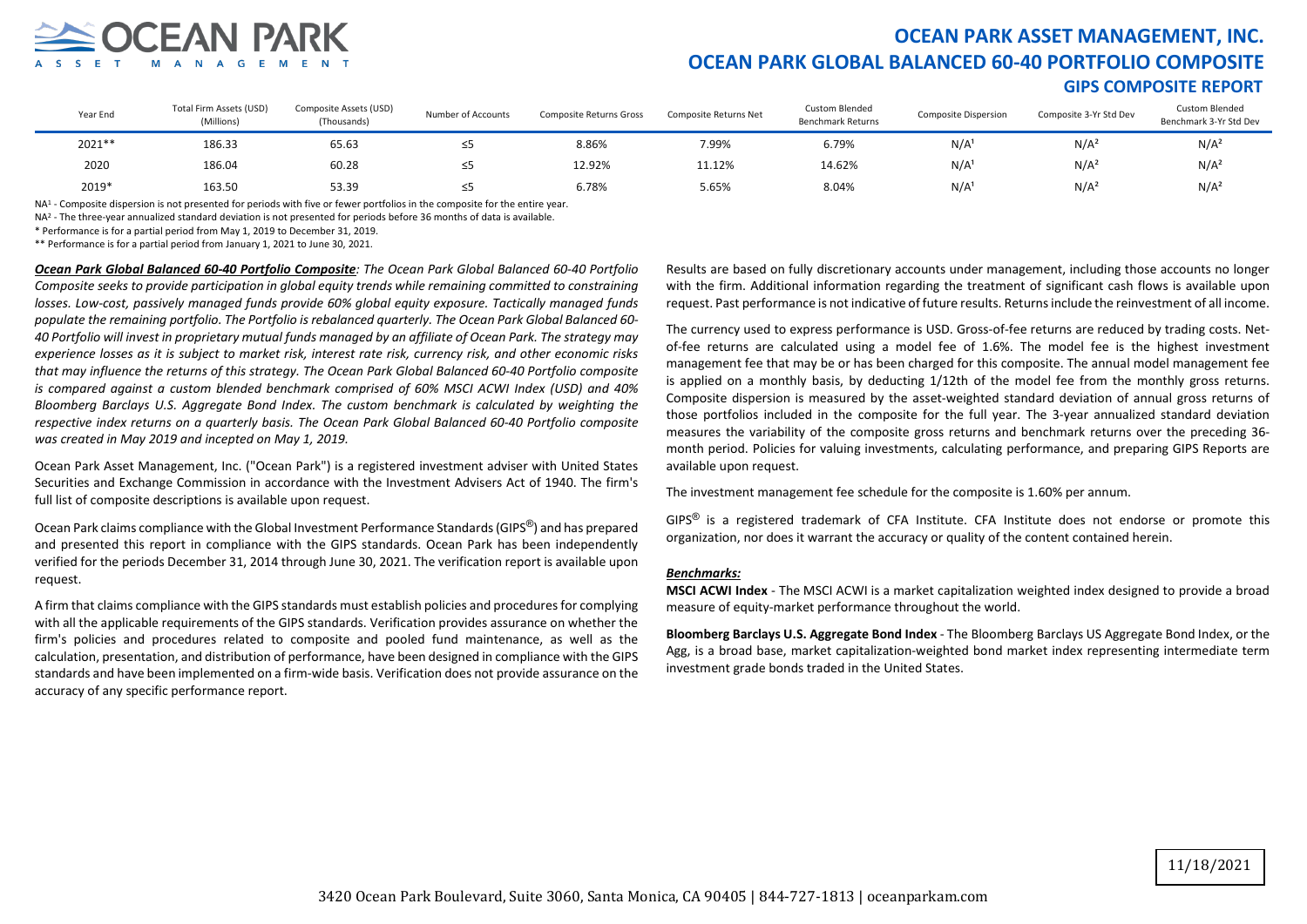

# **OCEAN PARK ASSET MANAGEMENT, INC. SCHOONER PROGRAM COMPOSITE GIPS COMPOSITE REPORT**

### **PAGE 1 OF 2**

| Year End | Total Firm Assets (USD)<br>(Millions) | <b>Composite Assets</b><br>(USD) (Thousands) | Number of Accounts | Composite Returns<br>Gross | Composite Returns Net | Custom Blended<br><b>Benchmark Returns</b> | Composite Dispersion | Composite 3-Yr Std Dev | <b>Custom Blended</b><br>Benchmark 3-Yr Std<br>Dev | Percent Non-Fee<br>Paying |
|----------|---------------------------------------|----------------------------------------------|--------------------|----------------------------|-----------------------|--------------------------------------------|----------------------|------------------------|----------------------------------------------------|---------------------------|
| 2021*    | 186.33                                | 182.58                                       |                    | 2.35%                      | 2.35%                 | 0.75%                                      | N/A <sup>1</sup>     | 3.91%                  | 4.19%                                              | 94.64%                    |
| 2020     | 186.04                                | 154.14                                       |                    | 5.12%                      | 5.12%                 | 7.02%                                      | 0.10%                | 4.03%                  | 4.24%                                              | 100.00%                   |
| 2019     | 163.50                                | 161.80                                       |                    | 8.11%                      | 8.11%                 | 9.83%                                      | 0.05%                | 2.56%                  | 2.41%                                              | 100.00%                   |
| 2018     | 147.47                                | 147.98                                       |                    | $-2.54%$                   | $-2.54%$              | $-1.53%$                                   | 0.11%                | 2.88%                  | 2.47%                                              | 100.00%                   |
| 2017     | 162.31                                | 213.56                                       | 11                 | 6.74%                      | 6.74%                 | 5.01%                                      | 0.10%                | 2.68%                  | 2.46%                                              | 100.00%                   |
| 2016     | 185.42                                | 1,036.53                                     | 15                 | 5.21%                      | 5.21%                 | 4.17%                                      | 0.13%                | $N/A^2$                | N/A <sup>2</sup>                                   | 100.00%                   |
| 2015     | 211.31                                | 982.83                                       | 17                 | $-1.59%$                   | $-1.59%$              | $-0.76%$                                   | 0.04%                | N/A <sup>2</sup>       | N/A <sup>2</sup>                                   | 100.00%                   |

NA<sup>1</sup> - Composite dispersion is not presented for periods with five or fewer portfolios in the composite for the entire year.

NA<sup>2</sup> - The three-year annualized standard deviation is not presented for periods before 36 months of data is available.

\* Performance is for a partial period from January 1, 2021 to June 30, 2021.

*Schooner Program Composite: The Schooner Program has two investment objectives: to provide long-term total return and to limit volatility and downside risk. The Program is globally diversified to the extent the underlying Sierra Tactical All Asset & Sierra Tactical Core Income Funds are. The asset allocation is fixed holding two tactically managed proprietary mutual funds at 50% each. These funds are managed by an affiliate of Ocean Park and employ a proprietary risk mitigating discipline. The strategy may experience losses as it is subject to market risk, interest rate risk, currency risk, and other economic risks that may influence the returns of this strategy. The Schooner Program composite is compared against a custom blended benchmark comprised of 50% Morningstar Allocation - 15% to 30% Equity Category and 50% Bloomberg Barclays US Aggregate Bond Index. The custom benchmark is calculated by weighting the respective index returns on a monthly basis. The Schooner Program composite was created in February 2012 and incepted on February 1, 2012.*

Ocean Park Asset Management, Inc. ("Ocean Park") is a registered investment adviser with United States Securities and Exchange Commission in accordance with the Investment Advisers Act of 1940. The firm's full list of composite descriptions is available upon request.

Ocean Park claims compliance with the Global Investment Performance Standards (GIPS<sup>®</sup>) and has prepared and presented this report in compliance with the GIPS standards. Ocean Park has been independently verified for the periods December 31, 2014 through June 30, 2021. The verification report is available upon request.

A firm that claims compliance with the GIPS standards must establish policies and procedures for complying with all the applicable requirements of the GIPS standards. Verification provides assurance on whether the

firm's policies and procedures related to composite and pooled fund maintenance, as well as the calculation, presentation, and distribution of performance, have been designed in compliance with the GIPS standards and have been implemented on a firm-wide basis. Verification does not provide assurance on the accuracy of any specific performance report.

Results are based on fully discretionary accounts under management, including those accounts no longer with the firm. Additional information regarding the treatment of significant cash flows is available upon request. Past performance is not indicative of future results. Returns include the reinvestment of all income.

The currency used to express performance is USD. Gross-of-fee and net-of-fee returns are reduced by trading costs and all fees and expenses charged by the underlying funds. Composite dispersion is measured by the asset-weighted standard deviation of annual gross returns of those portfolios included in the composite for the full year. The 3-year annualized standard deviation measures the variability of the composite gross returns and benchmark returns over the preceding 36-month period. Policies for valuing investments, calculating performance, and preparing GIPS Reports are available upon request.

Management fees are not charged at the portfolio level; all fees and expenses are charged by the underlying funds.

GIPS® is a registered trademark of CFA Institute. CFA Institute does not endorse or promote this organization, nor does it warrant the accuracy or quality of the content contained herein.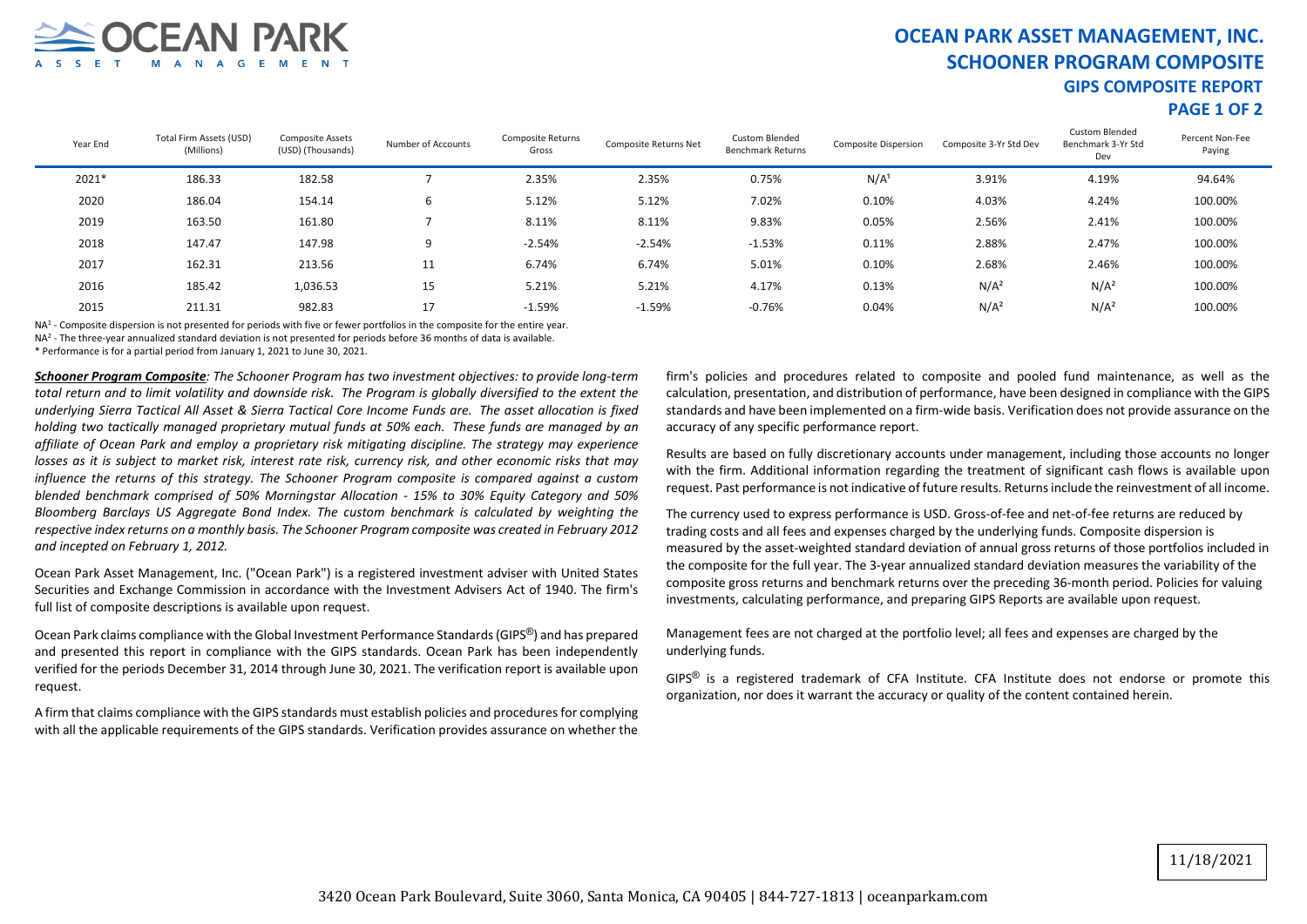

#### *Benchmarks:*

**Morningstar® US Fund Allocation - 15% to 30% Equity Category** - The Morningstar® US Fund Allocation - 15% to 30% Equity Category includes income-allocation portfolios that seek to provide both capital appreciation and income by investing in three major areas: stocks, bonds, and cash. These portfolios tend to hold larger positions in stocks than conservative-allocation portfolios. These portfolios typically have 15% to 30% of assets in equities and the remainder in fixed income and cash.

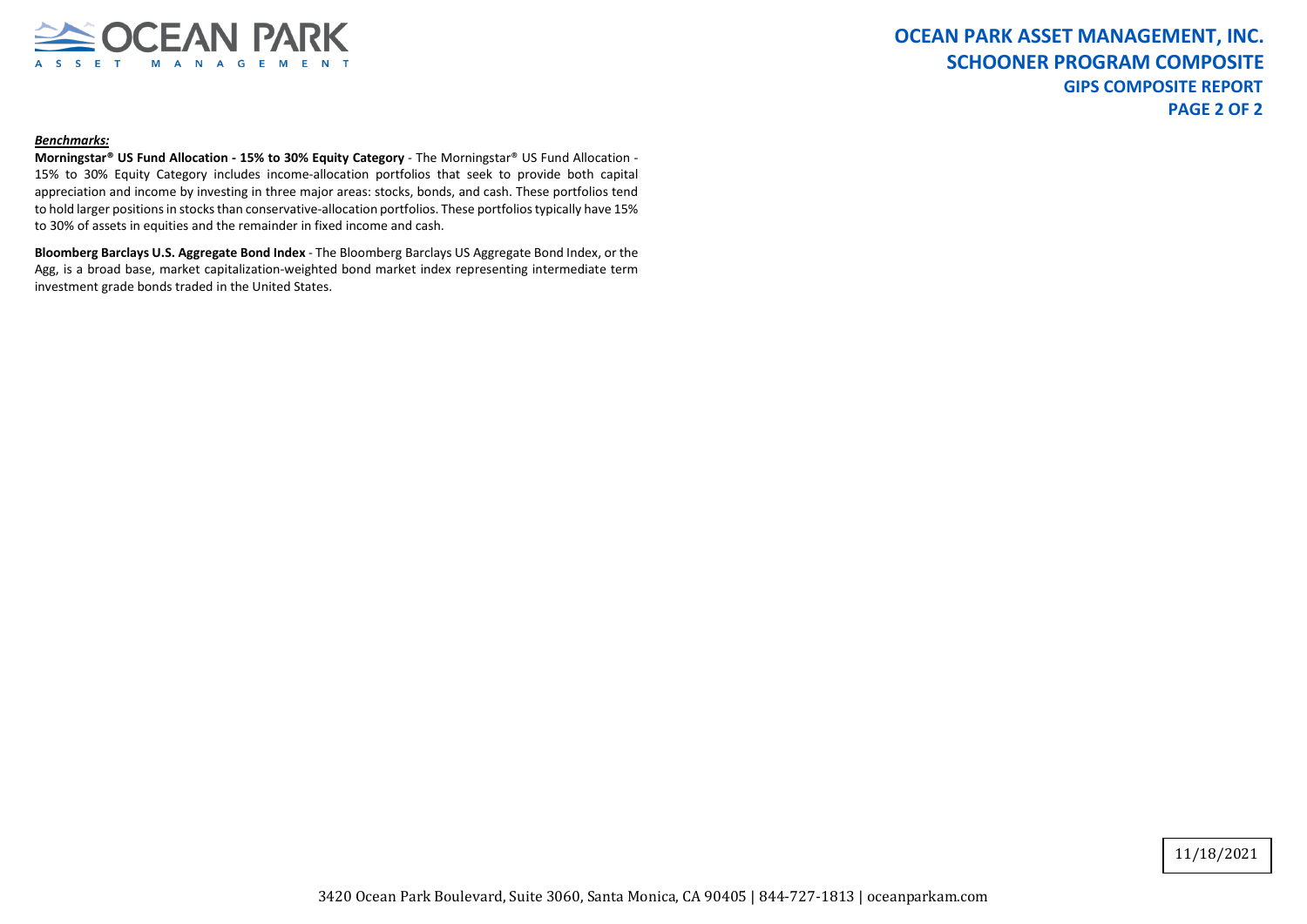

## **OCEAN PARK ASSET MANAGEMENT, INC. STRATEGIC INCOME PROGRAM COMPOSITE GIPS COMPOSITE REPORT**

| Year End | Total Firm Assets (USD)<br>(Millions) | Composite Assets (USD)<br>(Thousands) | Number of Accounts | Composite Returns Gross | Composite Returns Net | Benchmark Returns | <b>Composite Dispersion</b> | Composite 3-Yr Std Dev | Benchmark 3-Yr Std Dev |
|----------|---------------------------------------|---------------------------------------|--------------------|-------------------------|-----------------------|-------------------|-----------------------------|------------------------|------------------------|
| 2021*    | 186.33                                | 1,323.34                              | 11<br>ᆠᅶ           | 1.63%                   | 0.42%                 | $-1.60%$          | N/A <sup>1</sup>            | 2.99%                  | 3.44%                  |
| 2020     | 186.04                                | 1,584.84                              | 12                 | 7.44%                   | 4.89%                 | 7.51%             | 0.05%                       | 3.02%                  | 3.36%                  |
| 2019     | 163.50                                | 2,406.86                              | 13                 | 8.88%                   | 6.30%                 | 8.72%             | 0.01%                       | 2.00%                  | 2.87%                  |
| 2018     | 147.47                                | 3,091.23                              | 19                 | $-0.33%$                | $-2.69%$              | 0.01%             | 0.03%                       | 2.31%                  | 2.84%                  |
| 2017     | 162.31                                | 4,031.06                              | 26                 | 5.96%                   | 3.45%                 | 3.54%             | 0.09%                       | 2.22%                  | 2.78%                  |
| 2016     | 185.42                                | 2,198.72                              | 12                 | 6.29%                   | 3.77%                 | 2.65%             | 0.39%                       | N/A <sup>2</sup>       | N/A <sup>2</sup>       |
| 2015     | 211.31                                | 2,734.72                              | 17                 | $-0.36%$                | $-2.73%$              | 0.55%             | 0.81%                       | N/A <sup>2</sup>       | N/A <sup>2</sup>       |

NA<sup>1</sup> - Composite dispersion is not presented for periods with five or fewer portfolios in the composite for the entire year.

NA<sup>2</sup> - The three-year annualized standard deviation is not presented for periods before 36 months of data is available.

\* Performance is for a partial period from January 1, 2021 to June 30, 2021.

*Strategic Income Program Composite: The Strategic Income Program seeks to achieve satisfactory total return – income and capital appreciation – over each market cycle, while limiting drawdowns, an approach that has in recent years been called absolute return. It is a globally diversified strategy, with asset allocation tactically adjusted to reflect changes in the economic and market cycles. The Program invests in a diverse selection of mutual funds to access a wide range of income-oriented asset classes. A stop is placed under each holding that rises as its price rises, and the holding is sold when price declines below the stop to limit drawdowns even during periods of severe market declines. There are no set proportions or limits for the Program's allocations. The Strategic Income Program generally balances its investments between mutual funds managed by an affiliate of Ocean Park and unaffiliated mutual funds. The strategy may experience losses as it is subject to market risk, interest rate risk, currency risk, and other economic risks that may influence the returns of this strategy. The Strategic Income Program composite is compared against the Bloomberg Barclays U.S. Aggregate Bond Index. The Strategic Income Program composite has a minimum of \$1,000. The Strategic Income Program composite was created in January 2012 and incepted on January 1, 2012.*

Ocean Park Asset Management, Inc. ("Ocean Park") is a registered investment adviser with United States Securities and Exchange Commission in accordance with the Investment Advisers Act of 1940. The firm's full list of composite descriptions is available upon request.

Ocean Park claims compliance with the Global Investment Performance Standards (GIPS<sup>®</sup>) and has prepared and presented this report in compliance with the GIPS standards. Ocean Park has been independently verified for the periods December 31, 2014 through June 30, 2021. The verification report is available upon request.

A firm that claims compliance with the GIPS standards must establish policies and procedures for complying with all the applicable requirements of the GIPS standards. Verification provides assurance on whether the firm's policies and procedures related to composite and pooled fund maintenance, as well as the

calculation, presentation, and distribution of performance, have been designed in compliance with the GIPS standards and have been implemented on a firm-wide basis. Verification does not provide assurance on the accuracy of any specific performance report.

Results are based on fully discretionary accounts under management, including those accounts no longer with the firm. Additional information regarding the treatment of significant cash flows is available upon request. Past performance is not indicative of future results. Returns include the reinvestment of all income.

The currency used to express performance is USD. Gross-of-fee returns are reduced by trading costs. Netof-fee returns are calculated using a model fee of 2.4%. The model fee is the highest investment management fee that may be or has been charged for this composite. The annual model management fee is applied on a monthly basis, by deducting 1/12th of the model fee from the monthly gross returns. Composite dispersion is measured by the asset-weighted standard deviation of annual gross returns of those portfolios included in the composite for the full year. The 3-year annualized standard deviation measures the variability of the composite gross returns and benchmark returns over the preceding 36 month period. Policies for valuing investments, calculating performance, and preparing GIPS Reports are available upon request.

The investment management fee schedule for the composite is tiered at: 0.60% per quarter for the first \$500,000, 0.45% per quarter for \$500,001 to \$2,000,000 and 0.30% per quarter for more than \$2,000,000.

GIPS® is a registered trademark of CFA Institute. CFA Institute does not endorse or promote this organization, nor does it warrant the accuracy or quality of the content contained herein.

#### *Benchmark:*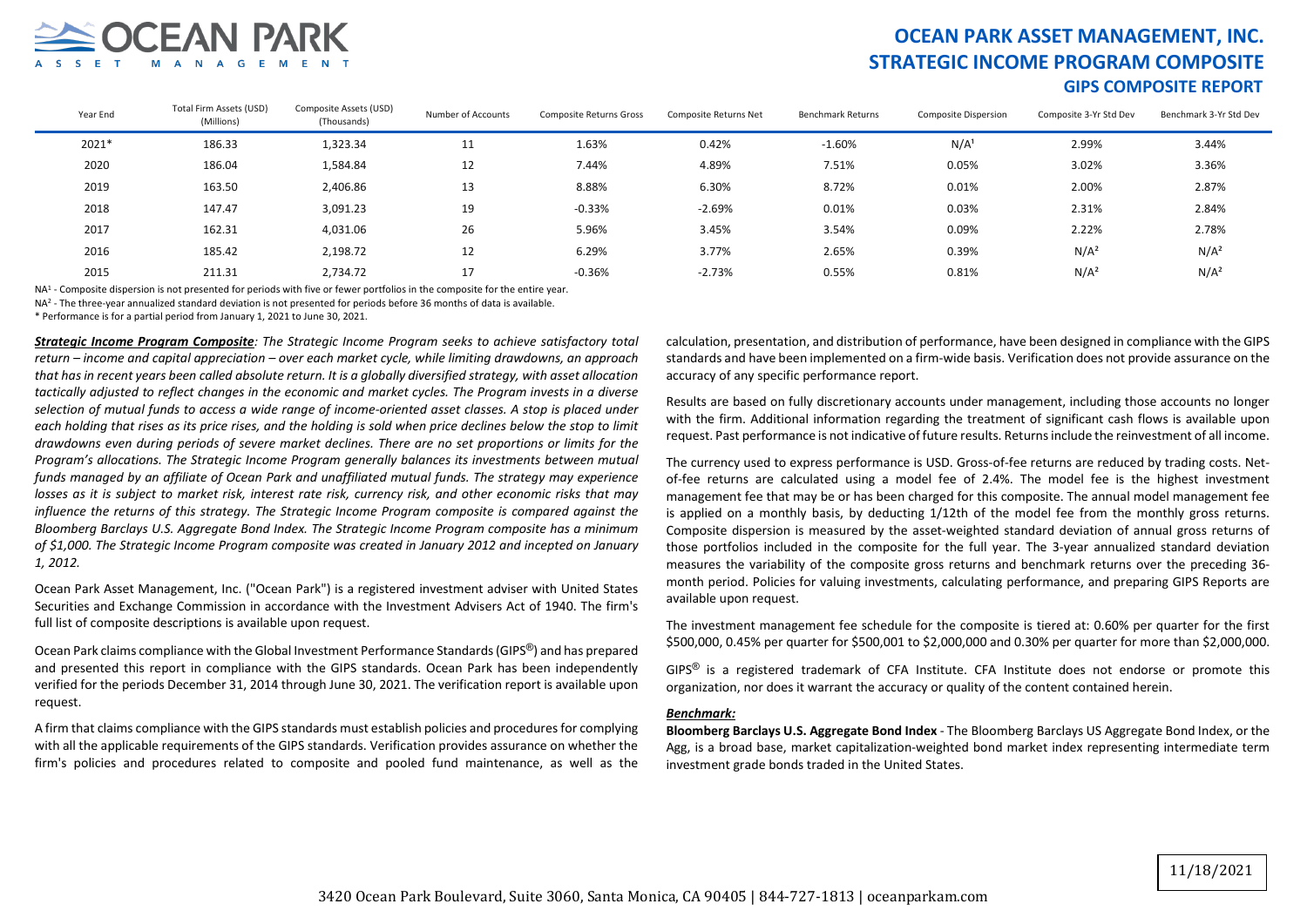

## **OCEAN PARK ASSET MANAGEMENT, INC. STRATEGIC INCOME STRATEGY COMPOSITE GIPS COMPOSITE REPORT**

| Year End | Total Firm Assets (USD)<br>(Millions) | Composite Assets (USD)<br>(Thousands) | Number of Accounts | <b>Composite Returns Gross</b> | Composite Returns Net | Benchmark Returns | <b>Composite Dispersion</b> | Composite 3-Yr Std Dev | Benchmark 3-Yr Std Dev |
|----------|---------------------------------------|---------------------------------------|--------------------|--------------------------------|-----------------------|-------------------|-----------------------------|------------------------|------------------------|
| $2021**$ | 186.33                                | 128.76                                | $\leq$ 5           | 2.07%                          | 1.26%                 | $-1.60%$          | N/A                         | 3.10%                  | 3.44%                  |
| 2020     | 186.04                                | 126.14                                | $\leq$ 5           | 9.31%                          | 7.58%                 | 7.51%             | N/A <sup>1</sup>            | 3.16%                  | 3.36%                  |
| 2019     | 163.50                                | 115.39                                | $\leq$ 5           | 8.33%                          | 6.61%                 | 8.72%             | N/A <sup>1</sup>            | 1.94%                  | 2.87%                  |
| 2018     | 147.47                                | 106.52                                | $\leq$ 5           | $-0.21%$                       | $-1.80%$              | 0.01%             | N/A <sup>1</sup>            | N/A <sup>2</sup>       | N/A <sup>2</sup>       |
| 2017     | 162.31                                | 106.74                                | ≤5                 | 6.06%                          | 4.38%                 | 3.54%             | N/A                         | N/A <sup>2</sup>       | N/A <sup>2</sup>       |
| 2016*    | 185.42                                | 100.64                                | $\leq$ 5           | 0.64%                          | 0.51%                 | 0.14%             | N/A                         | N/A <sup>2</sup>       | N/A <sup>2</sup>       |

NA<sup>1</sup> - Composite dispersion is not presented for periods with five or fewer portfolios in the composite for the entire year.

NA<sup>2</sup> - The three-year annualized standard deviation is not presented for periods before 36 months of data is available.

\* Performance is for a partial period from December 1, 2016 to December 31, 2016.

\*\* Performance is for a partial period from January 1, 2021 to June 30, 2021.

*Strategic Income Strategy Composite: The Strategic Income Strategy seeks to achieve satisfactory total return – income and capital appreciation – over each market cycle, while limiting drawdowns, an approach that has in recent years been called absolute return. It is a globally diversified strategy, with asset allocation tactically adjusted to reflect changes in the economic and market cycles. The Strategy invests in a diverse selection of mutual funds to access a wide range of income-oriented asset classes. A stop is placed under*  each holding that rises as its price rises, and the holding is sold when price declines below the stop to limit *drawdowns even during periods of severe market declines. There are no set proportions or limits for the Strategy's allocations. The Strategic Income Strategy invests to a significant extent in mutual funds managed by an affiliate of Ocean Park and to a lesser extent in unaffiliated mutual funds. The strategy may experience losses as it is subject to market risk, interest rate risk, currency risk, and other economic risks that may influence the returns of this strategy. The Strategic Income Strategy composite is compared against the Bloomberg Barclays U.S. Aggregate Bond Index. The Strategic Income Strategy composite was created in December 2016 and incepted on December 1, 2016.*

Ocean Park Asset Management, Inc. ("Ocean Park") is a registered investment adviser with United States Securities and Exchange Commission in accordance with the Investment Advisers Act of 1940. The firm's full list of composite descriptions is available upon request.

Ocean Park claims compliance with the Global Investment Performance Standards (GIPS<sup>®</sup>) and has prepared and presented this report in compliance with the GIPS standards. Ocean Park has been independently verified for the periods December 31, 2014 through June 30, 2021. The verification report is available upon request.

A firm that claims compliance with the GIPS standards must establish policies and procedures for complying with all the applicable requirements of the GIPS standards. Verification provides assurance on whether the firm's policies and procedures related to composite and pooled fund maintenance, as well as the calculation, presentation, and distribution of performance, have been designed in compliance with the GIPS standards and have been implemented on a firm-wide basis. Verification does not provide assurance on the accuracy of any specific performance report.

Results are based on fully discretionary accounts under management, including those accounts no longer with the firm. Additional information regarding the treatment of significant cash flows is available upon request. Past performance is not indicative of future results. Returns include the reinvestment of all income.

The currency used to express performance is USD. Gross-of-fee returns are reduced by trading costs. Netof-fee returns are calculated using a model fee of 1.6%. The model fee is the highest investment management fee that may be or has been charged for this composite. The annual model management fee is applied on a monthly basis, by deducting 1/12th of the model fee from the monthly gross returns. Composite dispersion is measured by the asset-weighted standard deviation of annual gross returns of those portfolios included in the composite for the full year. The 3-year annualized standard deviation measures the variability of the composite gross returns and benchmark returns over the preceding 36 month period. Policies for valuing investments, calculating performance, and preparing GIPS Reports are available upon request.

The investment management fee schedule for the composite is 1.60% per annum.

 $GIPS^@$  is a registered trademark of CFA Institute. CFA Institute does not endorse or promote this organization, nor does it warrant the accuracy or quality of the content contained herein.

#### *Benchmark:*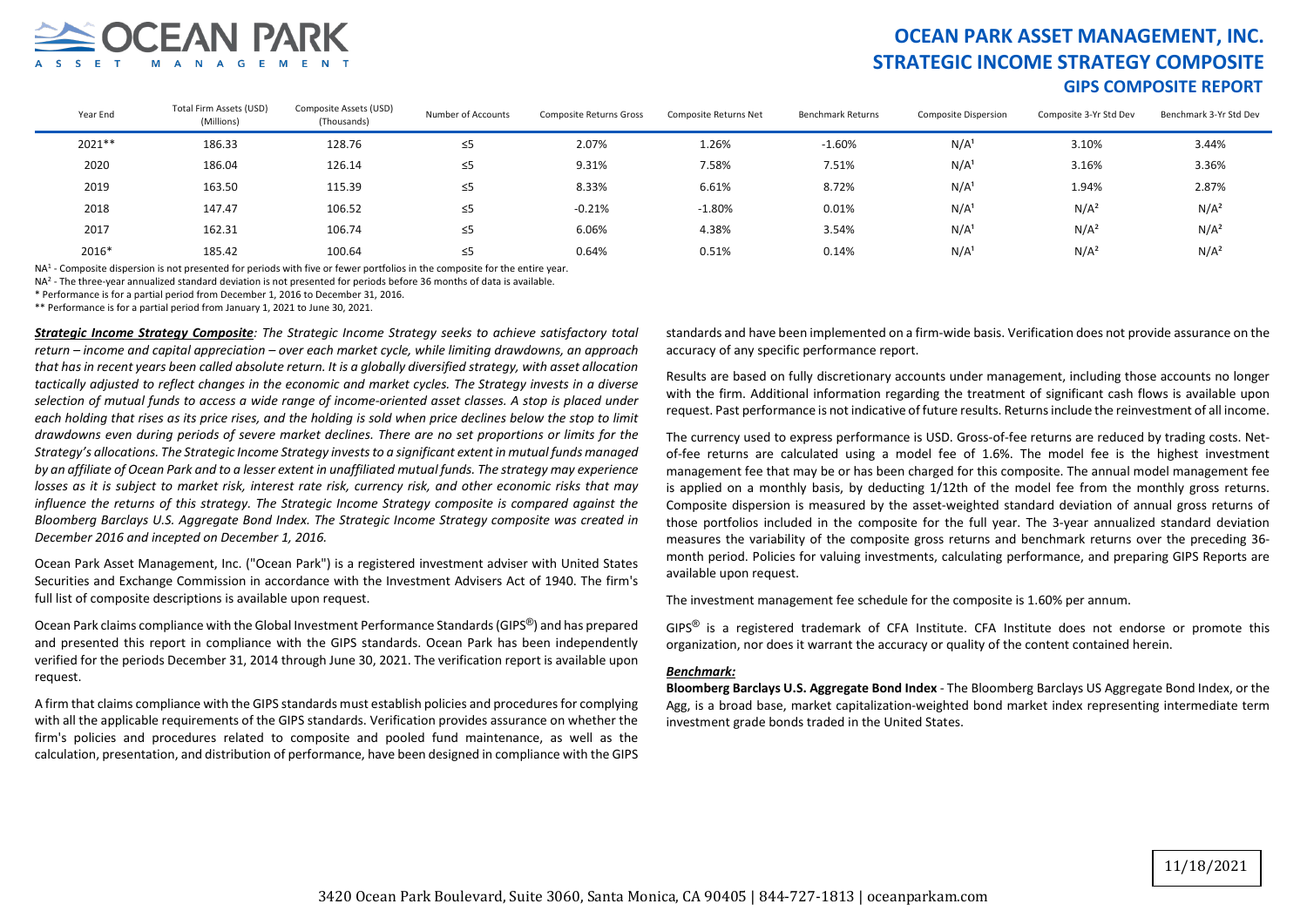

## **OCEAN PARK ASSET MANAGEMENT, INC. TACTICAL BOND ETF STRATEGY COMPOSITE GIPS COMPOSITE REPORT**

| Year End | <b>Total Firm Assets</b><br>(USD) (Millions) | Composite Assets<br>(USD) (Thousands) | Number of Accounts | Composite Returns<br>Gross | Composite Returns<br>Net | <b>Bloomberg Barclays</b><br>U S Aggregate Bond<br>Index Benchmark<br>Returns | <b>ICE Bank of America</b><br>Merrill Lynch U S<br>High Yield Master II<br>Index Benchmark<br>Returns | Composite<br>Dispersion | Composite 3-Yr Std<br>Dev | <b>Bloomberg Barclays</b><br>U S Aggregate Bond<br>Index Benchmark 3-<br>Yr Std Dev | ICE Bank of America<br>Merrill Lynch U S<br>High Yield Master II<br>Index Benchmark 3-<br>Yr Std Dev |
|----------|----------------------------------------------|---------------------------------------|--------------------|----------------------------|--------------------------|-------------------------------------------------------------------------------|-------------------------------------------------------------------------------------------------------|-------------------------|---------------------------|-------------------------------------------------------------------------------------|------------------------------------------------------------------------------------------------------|
| 2021**   | 186.33                                       | 57.74                                 | ≤5                 | 2.65%                      | 1.83%                    | $-1.60%$                                                                      | 3.70%                                                                                                 | N/A                     | N/A <sup>2</sup>          | N/A <sup>2</sup>                                                                    | $N/A^2$                                                                                              |
| 2020*    | 186.04                                       | 56.26                                 | ≤5                 | 4.05%                      | 2.81%                    | 4.23%                                                                         | 22.20%                                                                                                | N/A                     | N/A <sup>2</sup>          | N/A <sup>2</sup>                                                                    | $N/A^2$                                                                                              |

NA<sup>1</sup> - Composite dispersion is not presented for periods with five or fewer portfolios in the composite for the entire year.

NA<sup>2</sup> - The three-year annualized standard deviation is not presented for periods before 36 months of data is available.

\* Performance is for a partial period from April 1, 2020 to December 31, 2020.

\*\* Performance is for a partial period from January 1, 2021 to June 30, 2021.

*Tactical Bond ETF Strategy Composite: The Tactical Bond ETF Strategy composite seeks to produce satisfying long-term returns while limiting downside risk. It uses a tactical approach to move between three uncorrelated asset classes: High Yield Corporate Bonds (HYCB), U.S. Treasuries, or Cash. The Tactical Bond ETF Program accounts are typically diversified among HYCB ETFs. When each underlying HYCB ETF hits its proprietary Sell level, we will move the relevant assets temporarily into a long-term Treasury bond ETF (provided the Treasury ETF is in an uptrend) until the next set of Buy signals in the HYCB ETFs. If the Treasury ETF is not in an uptrend, we will instead move temporarily into a money-market ETF until either the HYCB ETFs or Treasury ETFs gives a new Buy signal. The strategy may experience losses as it is subject to market risk, interest rate risk, currency risk, and other economic risks that may influence the returns of this strategy. The Tactical Bond ETF Strategy composite is compared against the Bloomberg Barclays U.S. Aggregate Bond Index and the ICE Bank of America Merrill Lynch U.S. High Yield Master II Index. The Tactical Bond ETF Strategy composite was created in April 2020 and incepted on April 1, 2020.*

Ocean Park Asset Management, Inc. ("Ocean Park") is a registered investment adviser with United States Securities and Exchange Commission in accordance with the Investment Advisers Act of 1940. The firm's full list of composite descriptions is available upon request.

Ocean Park claims compliance with the Global Investment Performance Standards (GIPS®) and has prepared and presented this report in compliance with the GIPS standards. Ocean Park has been independently verified for the periods December 31, 2014 through June 30, 2021. The verification report is available upon request.

A firm that claims compliance with the GIPS standards must establish policies and procedures for complying with all the applicable requirements of the GIPS standards. Verification provides assurance on whether the firm's policies and procedures related to composite and pooled fund maintenance, as well as the calculation, presentation, and distribution of performance, have been designed in compliance with the GIPS standards and have been implemented on a firm-wide basis. Verification does not provide assurance on the accuracy of any specific performance report.

Results are based on fully discretionary accounts under management, including those accounts no longer with the firm. Additional information regarding the treatment of significant cash flows is available upon request. Past performance is not indicative of future results. Returns include the reinvestment of all income.

The currency used to express performance is USD. Gross-of-fee returns are reduced by trading costs. Netof-fee returns are calculated using a model fee of 1.6%. The model fee is the highest investment management fee that may be or has been charged for this composite. The annual model management fee is applied on a monthly basis, by deducting 1/12th of the model fee from the monthly gross returns. Composite dispersion is measured by the asset-weighted standard deviation of annual gross returns of those portfolios included in the composite for the full year. The 3-year annualized standard deviation measures the variability of the composite gross returns and benchmark returns over the preceding 36 month period. Policies for valuing investments, calculating performance, and preparing GIPS Reports are available upon request.

The investment management fee schedule for the composite is 1.60% per annum.

 $GIPS^@$  is a registered trademark of CFA Institute. CFA Institute does not endorse or promote this organization, nor does it warrant the accuracy or quality of the content contained herein.

#### *Benchmarks:*

**Bloomberg Barclays U.S. Aggregate Bond Index** - The Bloomberg Barclays US Aggregate Bond Index, or the Agg, is a broad base, market capitalization-weighted bond market index representing intermediate term investment grade bonds traded in the United States.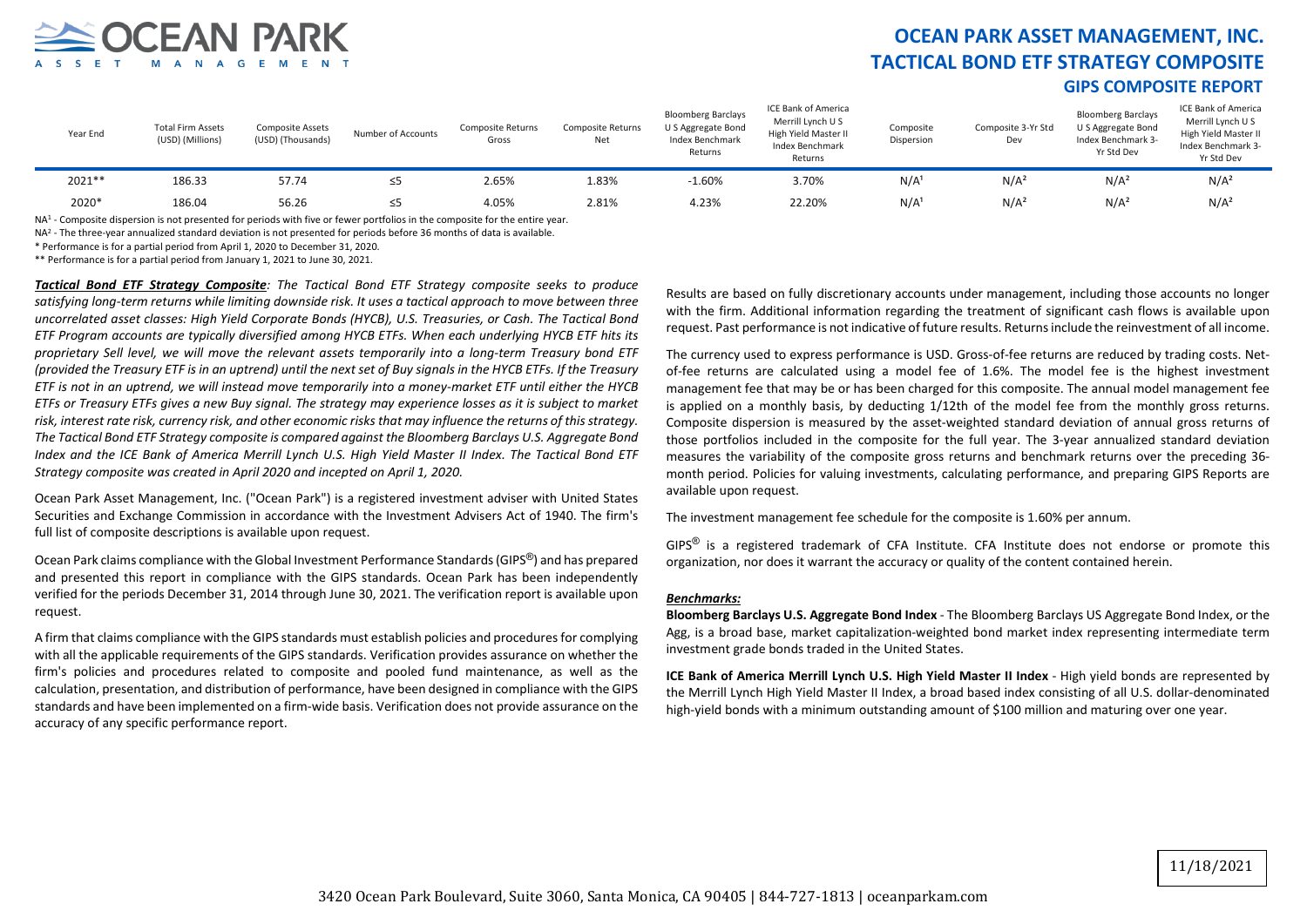

# **OCEAN PARK ASSET MANAGEMENT, INC. TACTICAL BOND PROGRAM COMPOSITE GIPS COMPOSITE REPORT**

### **PAGE 1 OF 2**

| Year End | <b>Total Firm Assets</b><br>(USD) (Millions) | <b>Composite Assets</b><br>(USD) (Thousands) | Number of Accounts | Composite Returns<br>Gross | <b>Composite Returns</b><br>Net | <b>Bloomberg Barclays</b><br>U S Aggregate Bond<br>Index Benchmark<br>Returns | ICE Bank of America<br>Merrill Lynch U S<br>High Yield Master II<br>Index Benchmark<br>Returns | Composite<br>Dispersion | Composite 3-Yr Std<br>Dev | <b>Bloomberg Barclays</b><br>U S Aggregate Bond<br>Index Benchmark 3-<br>Yr Std Dev | ICE Bank of America<br>Merrill Lynch U S<br>High Yield Master II<br>Index Benchmark 3-<br>Yr Std Dev |
|----------|----------------------------------------------|----------------------------------------------|--------------------|----------------------------|---------------------------------|-------------------------------------------------------------------------------|------------------------------------------------------------------------------------------------|-------------------------|---------------------------|-------------------------------------------------------------------------------------|------------------------------------------------------------------------------------------------------|
| 2021**   | 186.33                                       | 59,370.64                                    | 300                | 2.56%                      | 1.33%                           | $-1.60%$                                                                      | 3.70%                                                                                          | N/A <sup>1</sup>        | 5.10%                     | 3.44%                                                                               | 9.34%                                                                                                |
| 2020     | 186.04                                       | 55,972.89                                    | 308                | 12.72%                     | 10.05%                          | 7.51%                                                                         | 6.17%                                                                                          | 0.71%                   | 5.22%                     | 3.36%                                                                               | 9.39%                                                                                                |
| 2019     | 163.50                                       | 44,501.23                                    | 234                | 12.20%                     | 9.54%                           | 8.72%                                                                         | 14.41%                                                                                         | 0.09%                   | N/A <sup>2</sup>          | N/A <sup>2</sup>                                                                    | N/A <sup>2</sup>                                                                                     |
| 2018     | 147.47                                       | 17,636.41                                    | 100                | 2.63%                      | 0.20%                           | 0.01%                                                                         | $-2.26%$                                                                                       | N/A <sup>1</sup>        | N/A <sup>2</sup>          | N/A <sup>2</sup>                                                                    | N/A <sup>2</sup>                                                                                     |
| 2017*    | 162.31                                       | 936.51                                       |                    | $-0.44%$                   | $-0.84%$                        | 0.33%                                                                         | 0.02%                                                                                          | N/A <sup>1</sup>        | N/A <sup>2</sup>          | N/A <sup>2</sup>                                                                    | N/A <sup>2</sup>                                                                                     |
|          |                                              |                                              |                    |                            |                                 |                                                                               |                                                                                                |                         |                           |                                                                                     |                                                                                                      |

NA<sup>1</sup> - Composite dispersion is not presented for periods with five or fewer portfolios in the composite for the entire year.

NA<sup>2</sup> - The three-year annualized standard deviation is not presented for periods before 36 months of data is available.

\* Performance is for a partial period from November 1, 2017 to December 31, 2017.

\*\* Performance is for a partial period from January 1, 2021 to June 30, 2021.

*Tactical Bond Program Composite: The Tactical Bond Program seeks to produce satisfying long-term returns while limiting downside risk. It uses a tactical approach to move between three uncorrelated asset classes: High Yield Corporate Bonds (HYCB), U.S. Treasuries, or Cash. Tactical Bond Program accounts are diversified among typically eight or more High Yield Corporate Bond mutual funds. When each underlying HYCB mutual fund hits its proprietary Sell level, we will move the relevant assets temporarily into a longterm Treasury bond fund (provided the Treasury fund is in an uptrend) until the next set of Buy signals in the HYCB funds. If the Treasury fund is not in an uptrend, we will instead move temporarily into a money-market fund until either the HYCB funds or Treasury fund gives a new Buy signal. The Tactical Bond Program generally balances its investments between mutual funds managed by an affiliate of Ocean Park and unaffiliated mutual funds. The strategy may experience losses as it is subject to market risk, interest rate*  risk, currency risk, and other economic risks that may influence the returns of this strategy. The Tactical *Bond Program composite is compared against the Bloomberg Barclays U.S. Aggregate Bond Index and the ICE Bank of America Merrill Lynch U.S. High Yield Master II Index. The Tactical Bond Program composite has a minimum of \$1,000. The Tactical Bond Program composite was created in November 2017 and incepted on November 1, 2017.*

Ocean Park Asset Management, Inc. ("Ocean Park") is a registered investment adviser with United States Securities and Exchange Commission in accordance with the Investment Advisers Act of 1940. The firm's full list of composite descriptions is available upon request.

Ocean Park claims compliance with the Global Investment Performance Standards (GIPS<sup>®</sup>) and has prepared and presented this report in compliance with the GIPS standards. Ocean Park has been independently verified for the periods December 31, 2014 through June 30, 2021. The verification report is available upon request.

A firm that claims compliance with the GIPS standards must establish policies and procedures for complying with all the applicable requirements of the GIPS standards. Verification provides assurance on whether the firm's policies and procedures related to composite and pooled fund maintenance, as well as the calculation, presentation, and distribution of performance, have been designed in compliance with the GIPS standards and have been implemented on a firm-wide basis. Verification does not provide assurance on the accuracy of any specific performance report.

Results are based on fully discretionary accounts under management, including those accounts no longer with the firm. Additional information regarding the treatment of significant cash flows is available upon request. Past performance is not indicative of future results. Returns include the reinvestment of all income.

The currency used to express performance is USD. Gross-of-fee returns are reduced by trading costs. Netof-fee returns are calculated using a model fee of 2.4%. The model fee is the highest investment management fee that may be or has been charged for this composite. The annual model management fee is applied on a monthly basis, by deducting 1/12th of the model fee from the monthly gross returns. Composite dispersion is measured by the asset-weighted standard deviation of annual gross returns of those portfolios included in the composite for the full year. The 3-year annualized standard deviation measures the variability of the composite gross returns and benchmark returns over the preceding 36 month period. Policies for valuing investments, calculating performance, and preparing GIPS Reports are available upon request.

The investment management fee schedule for the composite is tiered at: 0.60% per quarter for the first \$500,000, 0.45% per quarter for \$500,001 to \$2,000,000 and 0.30% per quarter for more than \$2,000,000.

 $GIPS<sup>®</sup>$  is a registered trademark of CFA Institute. CFA Institute does not endorse or promote this organization, nor does it warrant the accuracy or quality of the content contained herein.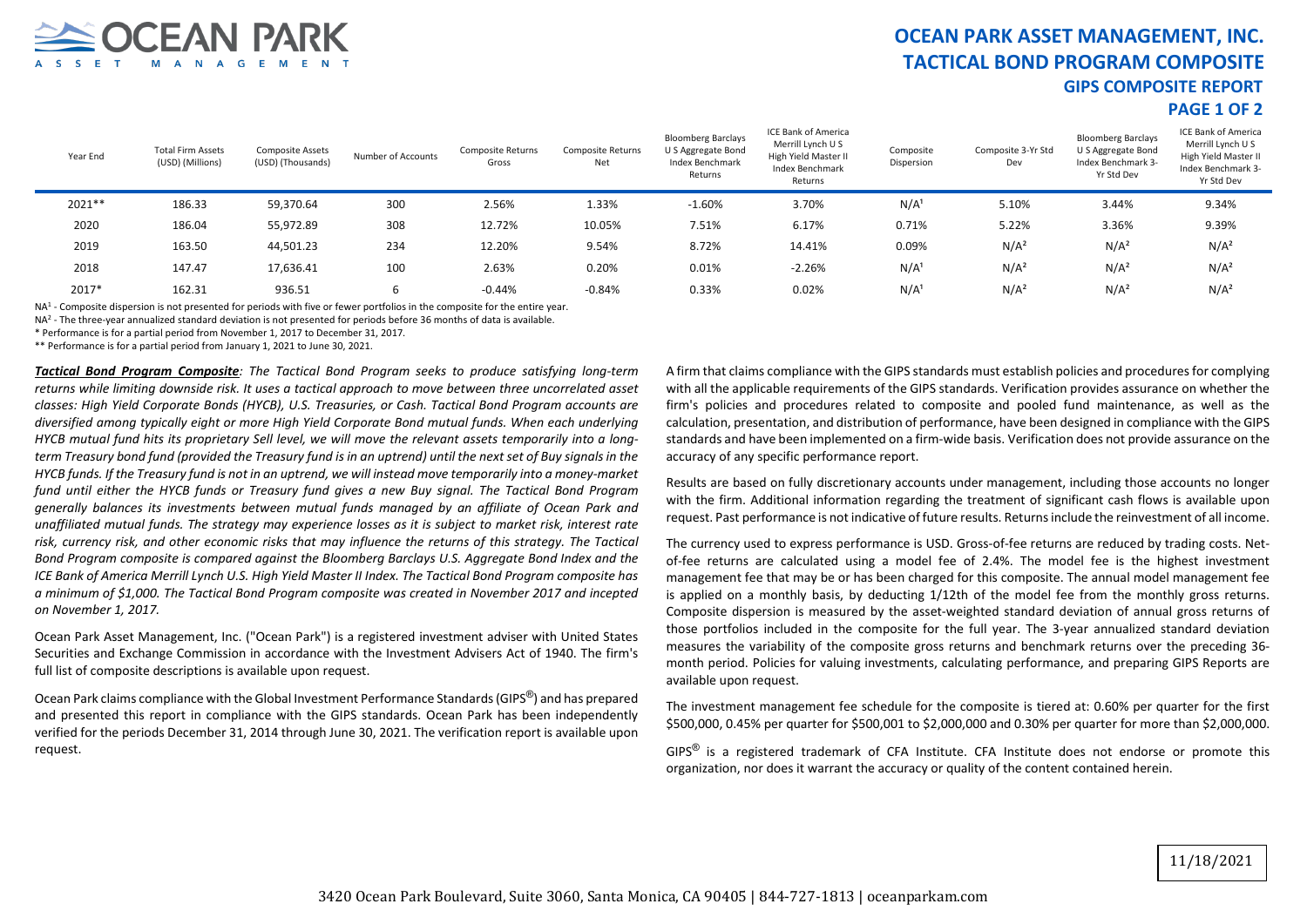

#### *Benchmarks:*

**Bloomberg Barclays U.S. Aggregate Bond Index** - The Bloomberg Barclays US Aggregate Bond Index, or the Agg, is a broad base, market capitalization-weighted bond market index representing intermediate term investment grade bonds traded in the United States.